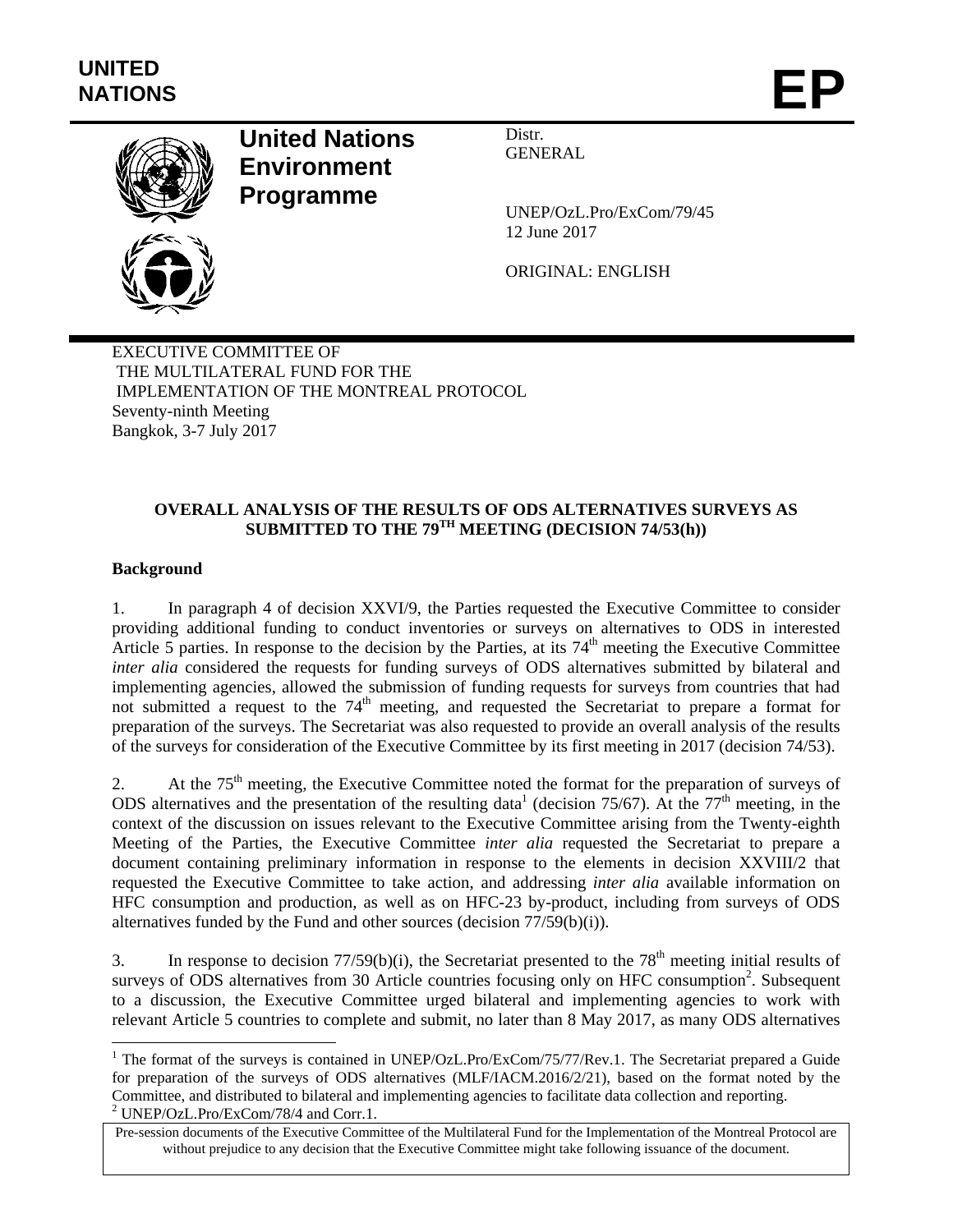survey reports as possible, and to return to the  $81<sup>st</sup>$  meeting unspent balances for those reports that had not been submitted to either the 79<sup>th</sup> or 80<sup>th</sup> meetings (decision 78/2).

4. This document is prepared in response to decision  $74/53(h)<sup>3</sup>$ 

## Scope of the document

5. The document presents an overview of the  $57$  reports<sup>4</sup> on surveys on ODS alternatives that were submitted prior to 8 May 2017 (out of 127 approved) briefly describing the methodology followed by the countries in collecting and analysing data, and broad observations resulting from the review of the reports. It presents preliminary information on alternatives to ODS, particularly related to HFCs and HFOs, in 43 LVC and 14 non-LVC countries and the distribution of the consumption by sector and subsector. It also presents a forecast of the consumption up to 2030, and a recommendation. A more comprehensive document will be submitted to the  $80<sup>th</sup>$  meeting comprising all outstanding surveys on ODS alternatives funded by the Multilateral Fund.

6. The document also contains the following annexes:

- Annex I Information on HFC consumption from surveys on ODS alternatives from 57 Article 5 countries
- Annex II Article 5 countries with approved funding to conduct surveys on ODS alternatives

## **Overview of reports on surveys on ODS alternatives**

7. The Executive Committee approved funding for undertaking ODS alternatives surveys for 127 Article 5 countries; 28 countries in Latin America and the Caribbean region, 48 countries in Africa, 11 countries in East Europe, 8 countries in the West Asia, and 32 countries in South Asia, South East Asia and the Pacific region; the survey covered 34 non-LVC and 93 non-LVC countries. Out of these, only 57 countries have submitted their survey reports so far.

8. In general, the 57 Article 5 countries that submitted a report to the  $79<sup>th</sup>$  meeting, followed a combination of top-down and bottom-up approach in collecting data on ODS alternatives. National Ozone Units (NOUs), together with bilateral and implementing agencies, developed methodologies for data collection and analysis (for example, several countries prepared structured questionnaires that were distributed to stakeholders). The data was consolidated and cross-checked, and an analysis was made to present *inter alia* the market structure of supply of ODS alternatives; consumption of ODS alternatives by applications, and consumption trends (2016 to 2020/2030); and an overview of policy and regulatory framework relating to ODS alternatives.

- 9. An analysis of the information presented in the 57 reports resulted in the following observations:
	- (a) Limited information was provided on the status of policies and regulations, standards for handling refrigerants, and imports of other non-HFC alternatives. Six countries reported having a licensing system for ODS alternatives, and two countries are amending their licensing systems to include HFCs. Ten countries require permits/licenses for HFC

l

 $3$  The Secretariat was requested to provide an analysis of the results of the surveys for consideration at the first meeting in 2017. As the first meeting of 2017 (78<sup>th</sup> meeting) focused only on policy related to the Kigali Amendment, the Committee agreed that the document be submitted to the  $79<sup>th</sup>$  meeting.

<sup>&</sup>lt;sup>4</sup> Twelve surveys were incomplete only providing data tables.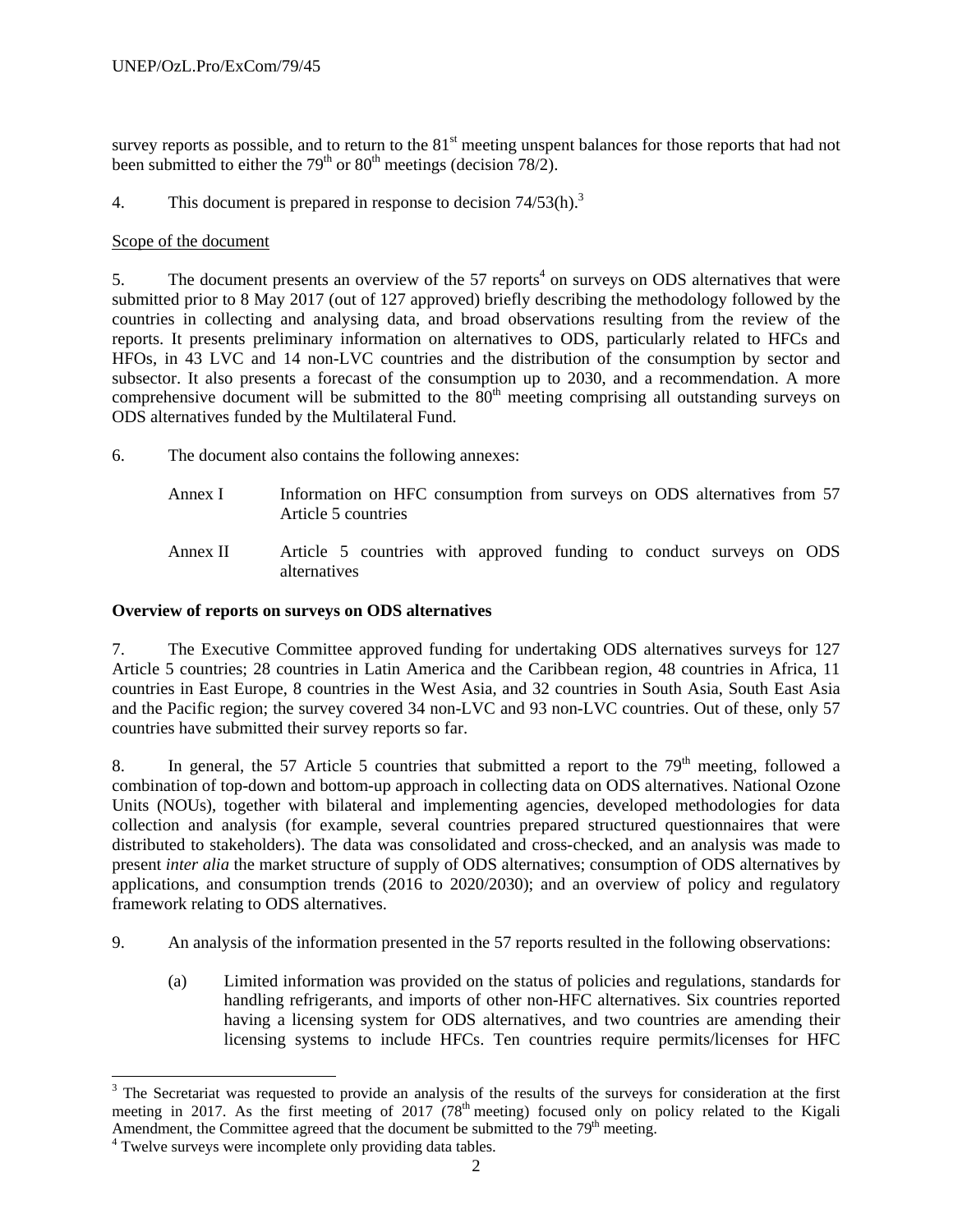imports; and one country requires that importers provide information on imports of non-ODS alternatives on a voluntary basis. In certain countries, the European Union regulations have contributed to the adoption of HFO-based technologies;

- (b) Several reports provided data for all alternative substances used in the country, including HFCs (pure or contained in blends); HFOs; hydrocarbon-based (reported as hydrocarbon, propane (HC-290a), isobutane (HC-600a), propane/butane blend, pentane, and cyclopentane); ammonia (R-717); and  $CO<sub>2</sub>$  (R-744). However, other reports submitted data only related to HFCs;
- (c) The number of ODS alternatives used in non-LVC countries is higher than in LVC countries where ODS are largely used in the refrigeration servicing sector;
- (d) For certain sectors and applications, the level of consumption was not disaggregated by sub-sector (e.g., data for refrigeration manufacturing and data for refrigeration servicing was reported aggregated under the refrigeration and air-conditioning sector);
- (e) The use of some substances was reported incorrectly in certain applications (e.g., R-404A was reported in the mobile air-conditioning subsector).
- (f) Forecast of ODS alternative substances was provided only in 37 reports. The forecast was done based on only four-year data (2012-2015), with major annual fluctuations on consumption, and with consumption of some alternatives reported for the first time during the last or two-last years of the reporting period. In some cases, the forecast was for every year up to 2030, while in other cases it was for intermediate years (e.g., 2020, 2025, 2030); and
- (g) It is expected a sharp increase in the consumption of alternatives to HCFCs (namely R-404A, R-407C, R-410A, HFC-32 and HC-290a) in the next several years, partially due to the phase-out of HCFC-22 as a result of the conversion of lines manufacturing HCFC-based equipment, as well as the issuance of policies banning the manufacturing (where applicable) and/or the importation of HCFC-based equipment. As technologies in the refrigeration/air-conditioning and/or foam sectors based on HFC-32, HC-290a and HFO further penetrate local markets and become more cost-effective, the consumption trend of HFCs and hydrocarbons could be altered.

## **Preliminary analysis of data from surveys on ODS alternatives**

10. Except for HFCs, most other alternative substances are used in many applications not related to industrial processes where ODS are used (e.g., the consumption of hydrocarbons may be used as refrigerants or for heating applications). It was, therefore, not possible to ascertain whether the reported amounts of most of the alternative substances were entirely used as replacement of ODSs or also used in other applications. For this reason, the analysis presented below focusses mainly on HFCs.

11. Based on the data provided on the reports submitted by 57 Article 5 countries, a total of 17 HFCs (pure) and 32 HFC blends, with GWPs ranging from 124 to 14,800 (e.g., small amounts of HFC-23 are used for firefighting and in specialized refrigeration applications in a few countries), are currently used. For most of the countries, consumption was mainly HFC-134a, R-410A, R-404A, R-407C, and R-507A, and mainly used in refrigeration and air-conditioning (RAC) applications. For LVCs, the consumption was mainly used in servicing and/or installation/charging of refrigeration and air-conditioning equipment.

12. In 2015, total HFC consumption (pure and blends) reported for the 57 countries was 49,451 metric tonnes (mt) equivalent to  $81,434,000$  CO<sub>2</sub> tonnes. The main HFCs and HFC-blends in these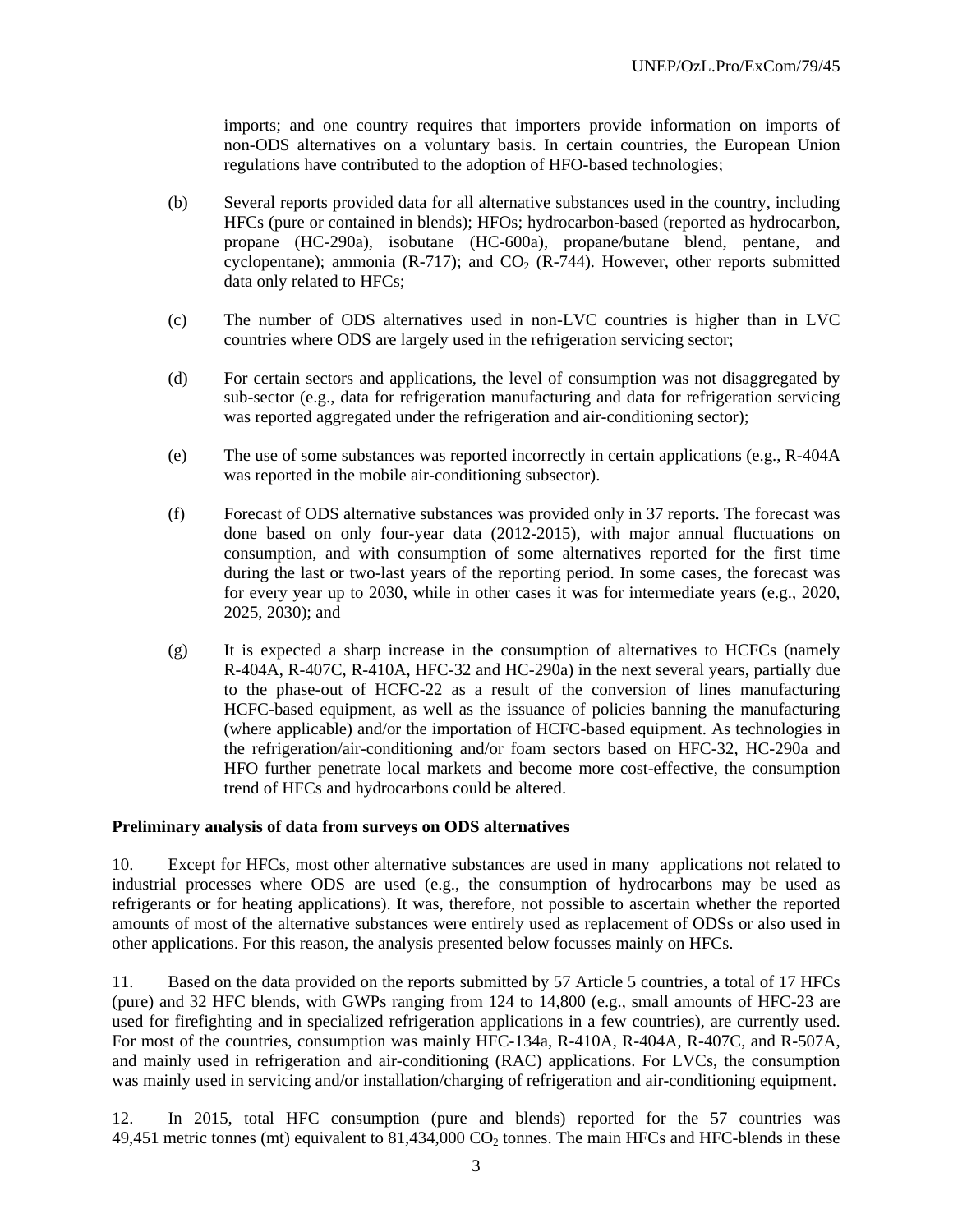countries are summarized in Table 1. As reference, the CFC and HCFC baselines for compliance of the 43 LVC countries that submitted reports on ODS alternatives represented 58.7 and 64.5 per cent, respectively of all LVC countries, while the CFC and HCFC baselines of the 14 non-LVC countries that submitted reports represented 14.8 and 11.3 per cent, respectively of all non-LVC countries.

| <b>HFC</b> | No. of<br>countries<br>reported | % of total | Growth<br>rate $%^*$ | <b>Uses</b>                                             |
|------------|---------------------------------|------------|----------------------|---------------------------------------------------------|
| HFC-134a   | 57                              | 45         | 8                    | Domestic and commercial refrigeration and MAC; with     |
|            |                                 |            |                      | small uses in other RAC applications, foam and          |
|            |                                 |            |                      | aerosols                                                |
| $HFC-410A$ | 57                              | 25         | 23                   | Air-conditioning applications                           |
| $R-404A$   | 56                              |            | 5                    | Low temperature refrigeration applications              |
| R-507A     | 37                              |            | 21                   | RAC sector                                              |
| R-407C     | 51                              | າ          | 12                   | Air-conditioning applications                           |
| HFC-152a** | 11                              |            | 33                   | Industrial aerosol sector and extruded polystyrene foam |
| HFC-       | 5                               | 7          | 9                    | PU foam                                                 |
| 245fa***   |                                 |            |                      |                                                         |
| Others     | 53                              |            | 34                   | Small uses in all applications                          |
| Total      |                                 | 100        | 13                   |                                                         |

**Table 1. Main HFCs and HFC-blends consumed in 57 Article 5 countries** 

(\*) Calculated as compounded annual growth rate between 2012 and 2015.

(\*\*) Over 90 per cent of this consumption was reported for only one country.

(\*\*\*) One country reported a high use of HFC-245fa for the PU foam sector (i.e., around 15 per cent of its total HFC consumption).

## Overall consumption of HFCs

13. HCFs are mostly used in the RAC sector, representing over 80 per cent of the total HFC consumption in 2015 (measured in mt), followed by the foam (9.4 per cent) and aerosol sectors (8.6 per cent); however, in terms of  $CO<sub>2</sub>$  tonnes, the RAC sector represents over 90 per cent of the total consumption. The main HFCs used are HFC-134a (representing 44.9 per cent of the total HFC consumption in mt in 2015), R-410A (24.7 per cent) and HFC-245fa, HFC-152a and R-404A (approximately 7.0 per cent each). However, in terms of  $CO<sub>2</sub>$  tonnes, the consumption of HFC-134a represents 39 per cent of the total, followed by HFC-410A (31.3 per cent) and R-404A (16.3 per cent). The annual growth rates (between 2010 and 2015) of R-410A (22.5 per cent), HFC-152a (32.8 per cent), R-507A (21.2 per cent), and R-407C (12.1 per cent) are higher than that of HFC-134a (7.9 per cent). Table 2 provides an overall analysis of the aggregated consumption of HFCs by sector and by HFC by all 57 countries. A similar analysis is presented separately for LVC and non-LVCs countries in Annex I to the present document.

**Table 2. Overall analysis of aggregated consumption of HFCs by sector and by HFC** 

|                       |        | <b>Consumption</b> (mt) |        |        | $%$ of    | Growth   | $CO2$ tonne(*1,000) |        | $%$ of          |        |                    |
|-----------------------|--------|-------------------------|--------|--------|-----------|----------|---------------------|--------|-----------------|--------|--------------------|
| <b>Description</b>    | 2012   | 2013                    | 2014   | 2015   | $2015$ mt | rate     | 2012                | 2013   | 2014            | 2015   | 2015<br><b>GWP</b> |
| <b>By</b> application |        |                         |        |        |           |          |                     |        |                 |        |                    |
| <b>RAC</b>            | 28.592 | 33.369                  | 40.905 | 40.111 | 81.1%     | 11.9%    | 52,660              | 62.748 | 79.252          | 73.912 | 90.8%              |
| Foam                  | 3,167  | 3,829                   | 4,142  | 4,637  | 9.4%      | 13.5%    | 3,159               | 3,763  | 4,101           | 4,533  | 5.6%               |
| Aerosol               | 1,943  | 2,725                   | 3,534  | 4,257  | 8.6%      | 29.9%    | 1,137               | 1,354  | 1,636           | 1,906  | 2.3%               |
| Fire-fighting         | 1581   | 166                     | 1491   | 363    | 0.7%      | 32.0%    | 460                 | 387    | 418             | 992    | 1.2%               |
| Solvents              | 21     | 30 <sup>l</sup>         |        | 30     | $0.1\%$   | 12.8%    | 37                  | 53     | 19              | 61     | 0.1%               |
| <b>Others</b>         | 63     | 85                      | 27     | 54     | $0.1\%$   | $-5.2\%$ | <b>20</b>           | 251    | 28 <sub>1</sub> | 31     | $0.0\%$            |
| <b>Grand</b> total    | 33,944 | 40.205                  | 48.767 | 49.451 | $100.0\%$ | 13.4%    | 57.474              | 68.556 | 85,455          | 81.434 | $100.0\%$          |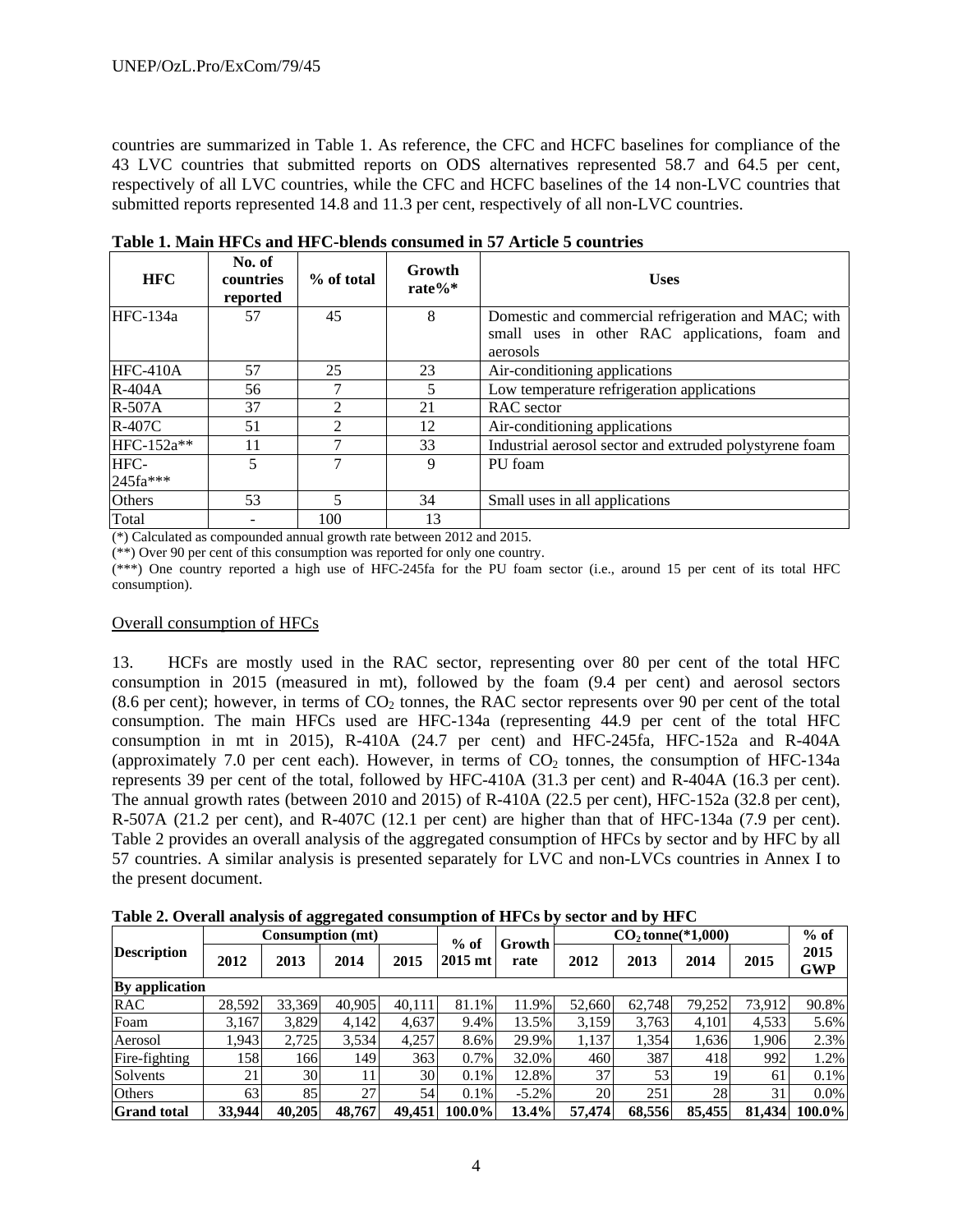|                     |        |        | <b>Consumption</b> (mt) |        | $%$ of    | Growth |        | $CO$ , tonne $(*1.000)$ |        |        | $%$ of             |
|---------------------|--------|--------|-------------------------|--------|-----------|--------|--------|-------------------------|--------|--------|--------------------|
| <b>Description</b>  | 2012   | 2013   | 2014                    | 2015   | $2015$ mt | rate   | 2012   | 2013                    | 2014   | 2015   | 2015<br><b>GWP</b> |
| <b>By substance</b> |        |        |                         |        |           |        |        |                         |        |        |                    |
| HFC-134a            | 17.684 | 18.549 | 21.769                  | 22,222 | 44.9%     | 7.9%   | 25,288 | 26,526                  | 31,130 | 31,778 | 39.0%              |
| $R-410A$            | 6.646  | 10.297 | 13.183                  | 12,222 | 24.7%     | 22.5%  | 13.877 | 21.501                  | 27,527 | 25.519 | 31.3%              |
| HFC-245fa           | 2.817  | 3.406  | 3,398                   | 3,610  | 7.3%      | 8.6%   | 2,901  | 3,509                   | 3,499  | 3.718  | 4.6%               |
| HFC-152a            | 1,477  | 2,191  | 2,874                   | 3,456  | 7.0%      | 32.8%  | 183    | 272                     | 356    | 429    | 0.5%               |
| $R-404A$            | 2.909  | 3,103  | 3.810                   | 3,379  | 6.8%      | 5.1%   | 11.407 | 12.169                  | 14.943 | 13.251 | 16.3%              |
| <b>HFC</b> blends   | 1,073  | 1,090  | 1,247                   | 2,135  | 4.3%      | 25.8%  |        |                         |        |        | $0.0\%$            |
| $R-507A$            | 585    | 703    | 1,561                   | 1,043  | 2.1%      | 21.2%  | 2,332  | 2,803                   | 6,222  | 4,155  | 5.1%               |
| R-407C              | 555    | 600    | 720                     | 781    | 1.6%      | 12.1%  | 985    | 1,065                   | 1,276  | 1,386  | 1.7%               |
| Other HFCs          | 186    | 222    | 192                     | 451    | 0.9%      | 34.2%  | 492    | 679                     | 490    | 1.077  | 1.3%               |
| HFC-365mfc          | 12     | 42     | 13                      | 153    | 0.3%      | 134.4% | 9      | 33                      | 10     | 122    | $0.1\%$            |
| Total               | 33,944 | 40,205 | 48,767                  | 49.451 | 100.0%    | 13.4%  | 57.474 | 68,556                  | 85,455 | 81.434 | $100.0\%$          |

#### RAC sector

14. HFC consumption in the RAC sector was reported separately for manufacturing and servicing by both LVC and non-LVC countries. The distribution of HFC consumption for manufacturing and servicing uses varies between LVC and non-LVC countries. For all the 57 countries, 56 per cent of the total HFC consumption in RAC was for servicing, out of which 96 per cent was for LVC countries and 43 per cent for non-LVC countries.

15. In 2015, total HFC consumption in the RAC sector amounted to 40,111 mt tonnes, 79 per cent of which was consumed by non-Article 5 countries. The three main HFCs used were HFC-134a (representing 51.6 per cent of the total HFC consumption measured in mt), R-410A (30.5 per cent) and R-404A (8.4 per cent). The annual growth rate of R-410A was 22.5 per cent while that for HFC-134a was 7.2 per cent. Although the levels of consumption of R-407C, R-507A and other HFC blends are relatively low, their annual growth rate is much higher than that of HFC-134a. Table 3 provides an overall analysis of the aggregated consumption of HFCs in the RAC sector by all 57 countries. A similar analysis is presented separately for LVC and non-LVCs countries in Annex I to the present document.

| <b>HFC</b>                         | No. of    | 2012   | 2013   | 2014   | 2015   | % total  | Growth |
|------------------------------------|-----------|--------|--------|--------|--------|----------|--------|
|                                    | countries |        |        |        |        | for 2015 | $(\%)$ |
| <b>Manufacturing</b>               |           |        |        |        |        |          |        |
| $HFC-134a$                         | 22        | 3,485  | 3,680  | 3,904  | 3,955  | 26.3%    | 4.3%   |
| $R-410A$                           | 11        | 4,958  | 7,164  | 9,555  | 9,138  | 60.7%    | 22.6%  |
| $R-404A$                           | 22        | 1,032  | 1,001  | 1,170  | 1,145  | 7.6%     | 3.5%   |
| $R-407C$                           | 11        | 144    | 125    | 135    | 152    | 1.0%     | 1.7%   |
| $R-507A$                           | 5         | 112    | 124    | 542    | 182    | 1.2%     | 17.4%  |
| HFC blends                         | 6         | 89     | 179    | 116    | 488    | 3.2%     | 76.3%  |
| Total                              |           | 9,820  | 12,274 | 15,422 | 15,060 |          | 15.3%  |
| <b>Servicing</b>                   |           |        |        |        |        |          |        |
| HFC-134a                           | 56        | 8,619  | 8,710  | 10,960 | 10,665 | 56.6%    | 7.4%   |
| $R-410A$                           | 57        | 1689   | 3133   | 3628   | 3083   | 16.4%    | 22.2%  |
| R-404A                             | 57        | 1876   | 2102   | 2640   | 2233   | 11.8%    | 6.0%   |
| $R-407C$                           | 50        | 411    | 474    | 584    | 628    | 3.3%     | 15.2%  |
| R-507A                             | 37        | 473    | 579    | 1019   | 859    | 4.6%     | 22.0%  |
| HFC blends                         | 32        | 925    | 809    | 963    | 1382   | 7.3%     | 14.3%  |
| Total                              |           | 13,993 | 15,806 | 19,796 | 18,850 |          | 10.4%  |
| <b>Grand</b> total                 |           | 23,813 | 28,080 | 35,218 | 33,910 |          |        |
| MAC                                | 6         | 4,779  | 5,289  | 5,687  | 6,201  |          |        |
| including<br><b>Grand</b><br>total |           | 28,592 | 33,369 | 40,905 | 40,111 |          |        |

**Table 3. Analysis of the aggregated consumption of HFCs in the RAC sector by all 57 countries**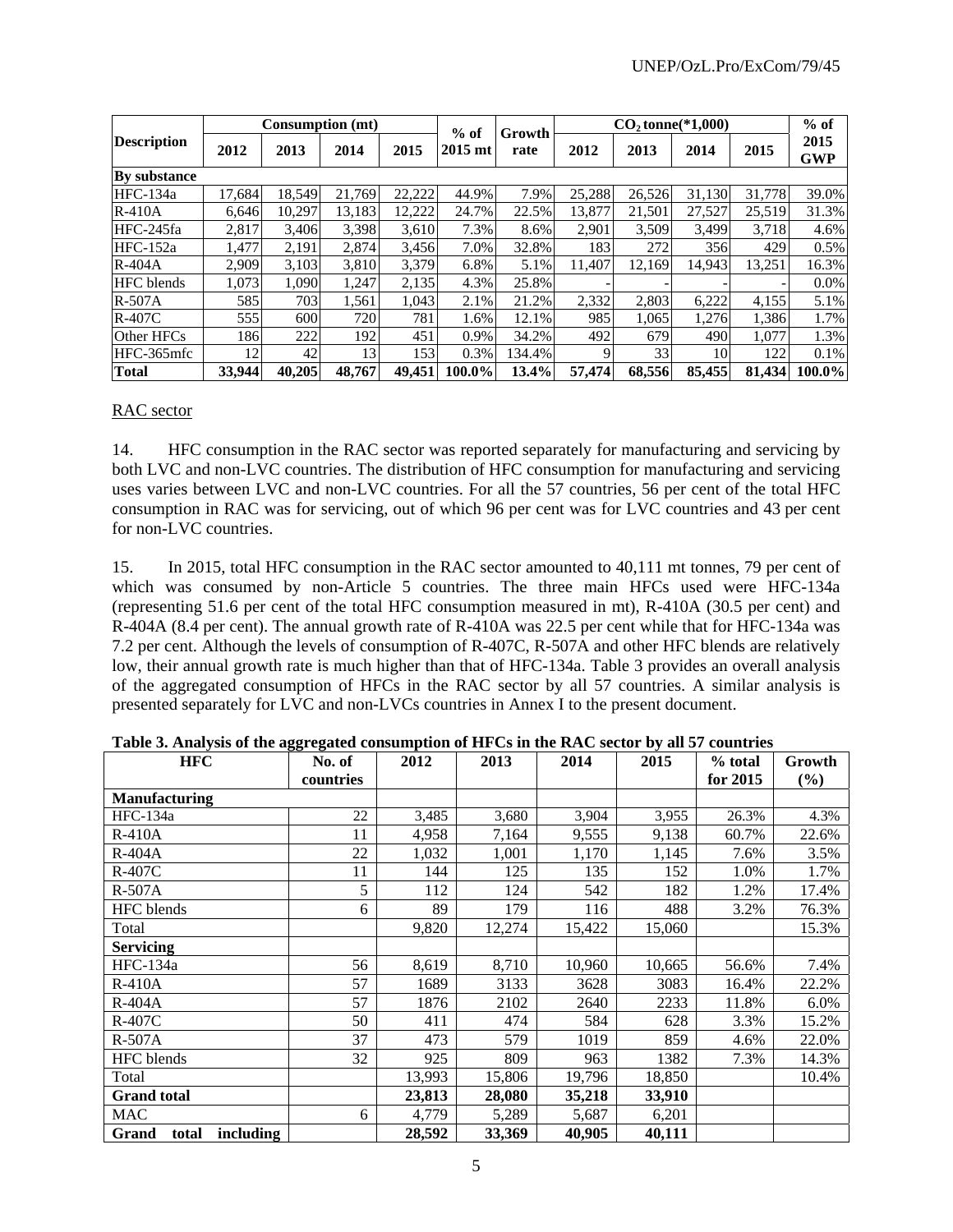| <b>HFC</b>    | No. of    | 2012   | 2013   | 2014   | 2015   | % total  | Growth |
|---------------|-----------|--------|--------|--------|--------|----------|--------|
|               | countries |        |        |        |        | for 2015 | (%)    |
| <b>MAC</b>    |           |        |        |        |        |          |        |
| HFC-134a      |           | 16,825 | 17,631 | 20,478 | 20,707 | 51.6%    | 7.2%   |
| $R-410A$      |           | 6,646  | 10,297 | 13,183 | 12,222 | 30.5%    | 22.5%  |
| $R-404A$      |           | 2,909  | 3,103  | 3,810  | 3,379  | 8.4%     | 5.1%   |
| <b>R-407C</b> |           | 555    | 599    | 719    | 779    | 1.9%     | 12.0%  |
| $R-507A$      |           | 585    | 703    | 1,561  | 1.041  | 2.6%     | 21.2%  |
| HFC blends    |           | 1,073  | 1,036  | 1,152  | 1,983  | 4.9%     | 22.7%  |

(\*) Other blends besides those commercially available worldwide

#### Other sectors

16. HFC consumption was reported in foam, aerosol, fire-fighting and solvents applications representing about 19 per cent of the total consumption in 2015. A brief overview of HFC consumption in these applications is given below, noting that a large number of HFC free alternatives were also used in this sector:

- (a) HFC consumption in the foam sector constituted 9.4 per cent of the total HFC consumption.The main HFCs consumed in the production of polyurethane foam was HFC-245fa with a total consumption of 3,610 mt (representing 88.9 per cent of the total consumption in the sector). This consumption occurred mainly in five Article 5 countries. Consumption of HFC-134a and HFC-152a, mainly used for the production of extruded polystyrene foam, represented 5 per cent each of the total HFC consumption in the foam sector;
- (b) HFCs consumed in aerosol applications included mainly HFC-134a (24.0 per cent in mt in 2015 but 76.6 per cent in  $CO<sub>2</sub>$  tonnes) and HFC-152a (75.5 per cent in mt in 2015 but 20.9 per cent in  $CO<sub>2</sub>$  tonnes). Although the consumption of HFC-365mfc is very low (133 mt in 2015), the consumption increased by 165.8 per cent between 2012 and 2015;
- (c) HFCs consumed in fire-fighting (representing 0.7 per cent of the total HFC consumption of HCFs in 2015 measured in mt) included HFC-125, HFC-365mfc, HFC-227ea, HFC-227ea/HFC-365mfc, HFC-23 and HFC-236fa (which was reported for the first time in 2015); and
- (d) HFCs consumed in solvents (representing 0.1 per cent of the total HFC consumption of HCFs in 2015 measured in mt) were mainly HFC-134a (54.9 per cent in 2015) and HFC-227ea (45.6 per cent).

## Forecast consumption

17. Forecasting HFC consumption for base years would need to consider several factors (such as the rate of HCFC phase-out, analysis on the trend of new technologies being introduced, population growth rate and rate of population with access to refrigeration and air-conditioning equipment).

18. ODS alternatives consumption was projected based on estimates of future consumption presented in the survey reports. Of the 57 reports received, forecast of HFC was provided for 37 countries, using different methodologies. In some cases, projections were made annually up to 2030; in other cases, forecast was made only for specific years i.e., 2020, 2025, 2030. Table 4 presents the estimated consumption of HFC for the period 2015 to 2030.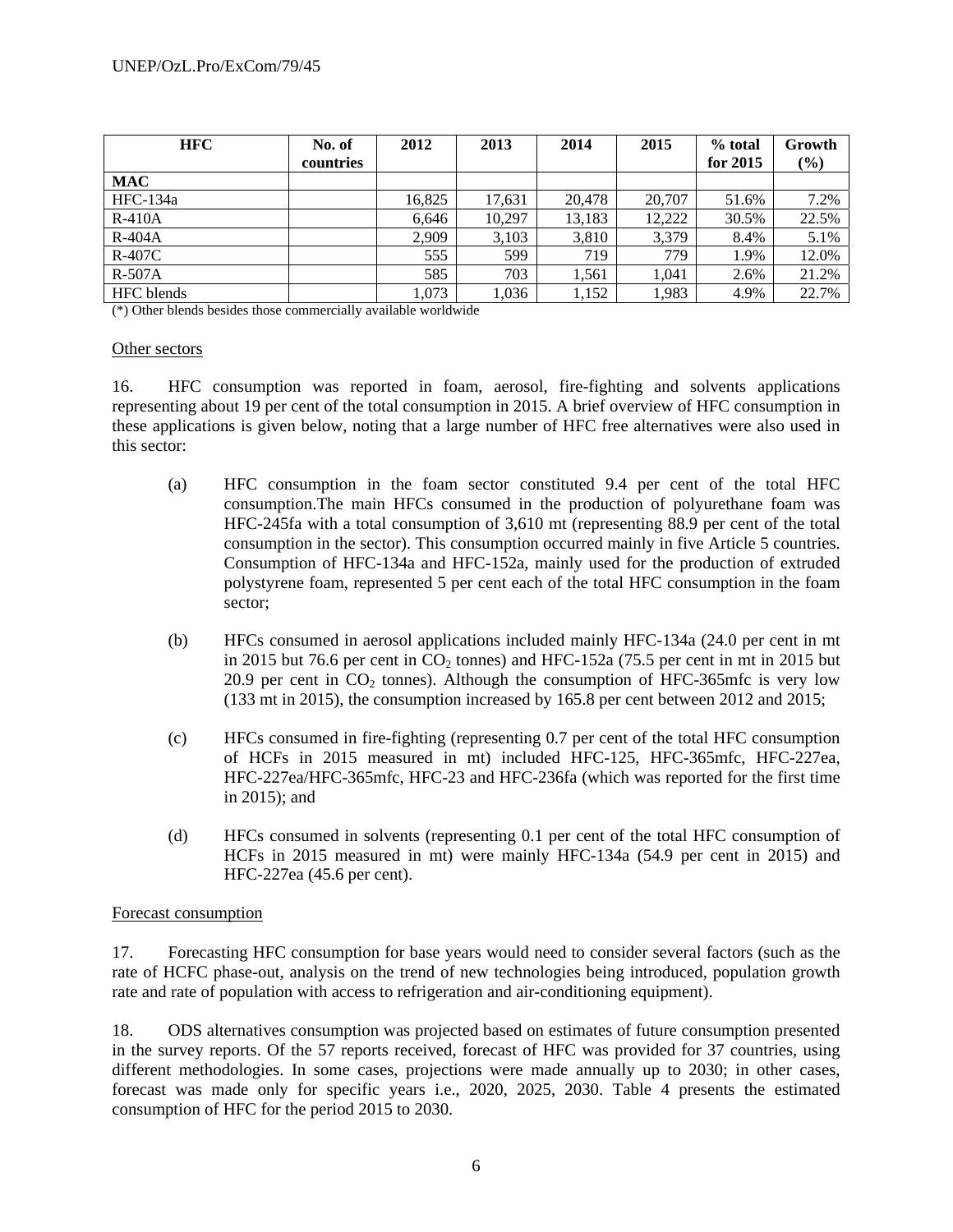| <b>HFCs</b>       | 2015   | 2025   | 2020   | <b>2030</b> | <b>Annual growth</b> |
|-------------------|--------|--------|--------|-------------|----------------------|
|                   |        |        |        |             | $($ %)               |
| HFC-134a          | 17,034 | 19,671 | 25,791 | 28,458      | 18.7                 |
| $HFC-152a$        | 3,439  | 3,690  | 4,014  | 4,372       | 8.3                  |
| HFC-245fa         | 3,615  | 4,008  | 4,131  | 4,239       | 5.5                  |
| HFC-365mfc        | 77     | 37     | 44     | 52          | $-12.3$              |
| Other HFCs        | 303    | 449    | 581    | 766         | 36.2                 |
| <b>HFC</b> blends |        |        |        |             |                      |
| $R-404A$          | 2,650  | 3,640  | 5,043  | 6,816       | 37.0                 |
| $R-407C$          | 537    | 724    | 1,048  | 1,565       | 42.8                 |
| $R-410A$          | 10,815 | 13,002 | 18,161 | 21,165      | 25.1                 |
| Other HFCs        | 2,031  | 2,648  | 3,717  | 5,112       | 36.0                 |
| <b>Total</b>      | 40,501 | 47,869 | 62,530 | 72,545      | 21.4                 |

**Table 4. Forecast consumption of HFCs for the period 2015 to 2030** 

#### **Recommendation**

- 19. The Executive Committee may wish:
	- (a) To note the overall preliminary analysis of the results of the surveys of ODS alternatives contained in document UNEP/OzL.Pro/ExCom/79/45;
	- (b) To urge bilateral and implementing agencies to work with relevant Article 5 countries to complete and submit all outstanding surveys on ODS alternatives, no later than 18 September 2017, noting that unspent balances of surveys not submitted to the  $80<sup>th</sup>$  meeting would be returned to the  $81<sup>st</sup>$  meeting in line with decision 78/2(c); and
	- (c) To request the Secretariat to submit an updated overall analysis of the results of the surveys of ODS alternatives to include the reports that would be submitted to the Secretariat no later than 18 September 2017, to the  $80<sup>th</sup>$  meeting.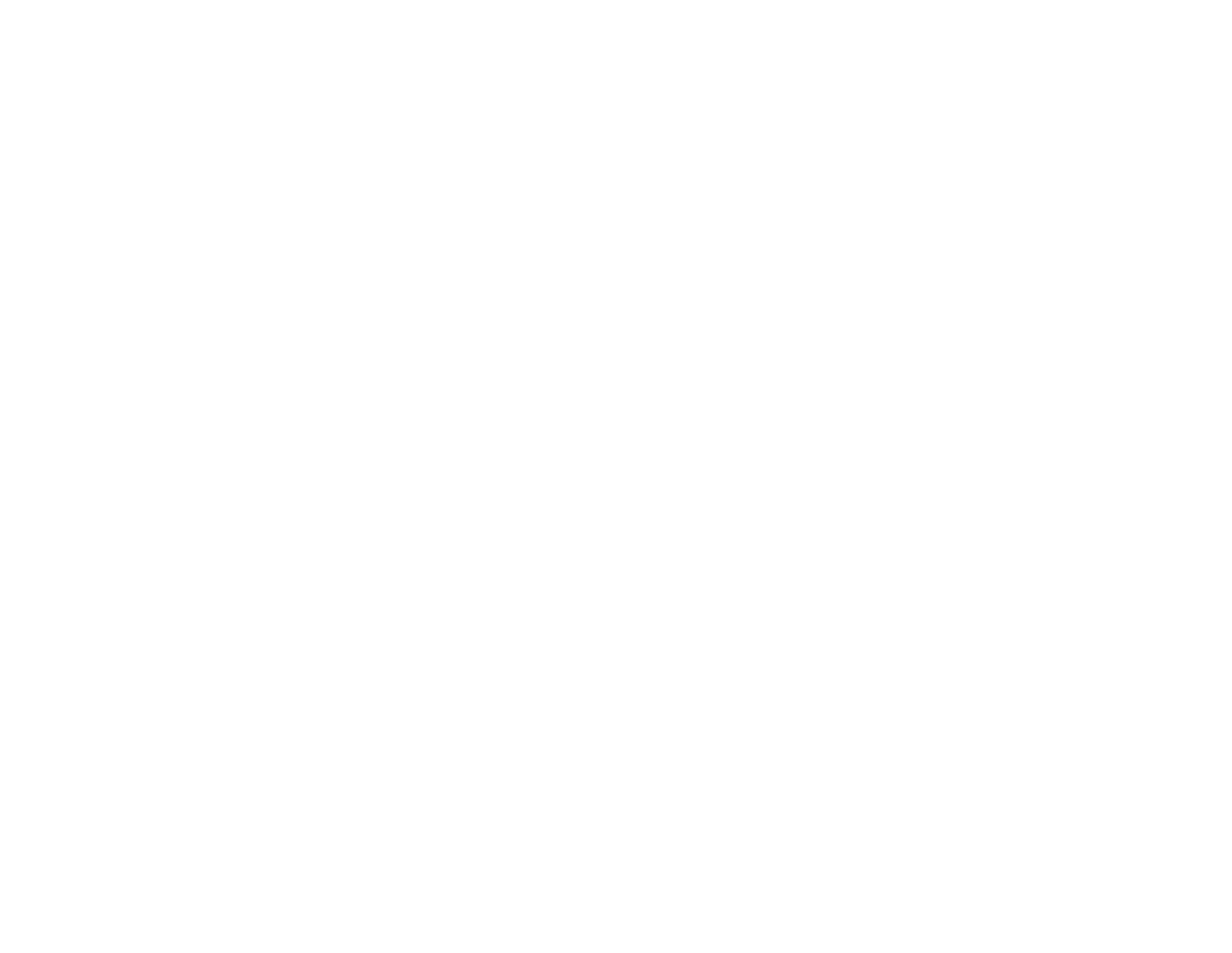#### **Annex I**

## **Information on HFC consumption from ODS alternatives survey reports from 57 Article 5 countries**

|                      |                  |                          |                  |                 | <b>LVC COUNTRIES</b>                       |                              |                 |                         |                |                 |                                     |
|----------------------|------------------|--------------------------|------------------|-----------------|--------------------------------------------|------------------------------|-----------------|-------------------------|----------------|-----------------|-------------------------------------|
| <b>Particulars</b>   |                  | <b>Consumption in mt</b> |                  |                 | Percentage of<br>consumption<br>in sectors | <b>Annual</b><br>growth rate |                 | $CO2$ tonnes (thousand) |                |                 | Percentage<br>total $CO2$<br>tonnes |
|                      | 2012             | 2013                     | 2014             | 2015            | 2015                                       |                              | 2012            | 2013                    | 2014           | 2015            | 2015                                |
| <b>RAC</b>           |                  |                          |                  |                 |                                            |                              |                 |                         |                |                 |                                     |
| <b>HFC-134a</b>      | 4,386            | 4,658                    | 4,940            | 5,530           | 64.2%                                      | 8.0%                         | 6,272           | 6,662                   | 7,064          | 7,907           | 48.4%                               |
| R-404A               | 899              | 944                      | 1,033            | 1,223           | 14.2%                                      | 10.8%                        | 3,524           | 3,702                   | 4,050          | 4,795           | 29.3%                               |
| R-407C               | $\overline{170}$ | $\overline{172}$         | 180              | 239             | 2.8%                                       | 11.9%                        | 302             | $\overline{305}$        | 320            | 423             | 2.6%                                |
| R-410A               | 669              | 703                      | 809              | 1,138           | 13.2%                                      | 19.4%                        | 1,397           | 1,469                   | 1,690          | 2,377           | 14.5%                               |
| R-507A               | $\overline{81}$  | 124                      | 162              | 210             | 2.4%                                       | 37.3%                        | 323             | 494                     | 646            | 836             | 5.1%                                |
| Other HFCs           | 12               | $\overline{21}$          | 3                | 6               | 0.1%                                       | $-19.3%$                     |                 |                         |                |                 |                                     |
| <b>HFC</b> blends    | 66               | 44                       | 83               | 274             | 3.2%                                       | 60.7%                        |                 |                         |                |                 |                                     |
| Sub-total            | 6,284            | 6,666                    | 7,211            | 8,619           | $100.0\%$                                  | 11.1%                        | 11,819          | 12,631                  | 13,770         | 16,339          | 100.0%                              |
| Foam                 |                  |                          |                  |                 |                                            |                              |                 |                         |                |                 |                                     |
| <b>HFC-134a</b>      | 148              | 133                      | 138              | 149             | 34.1%                                      | 0.2%                         | 212             | 190                     | 197            | 213             | 79.3%                               |
| <b>HFC-152a</b>      | 166              | 169                      | 216              | 199             | 45.6%                                      | 6.3%                         | $\overline{21}$ | 21                      | 27             | $\overline{25}$ | 9.2%                                |
| HFC-245fa            | 8                | 9                        | 9                | 18              | 4.0%                                       | 30.6%                        | 8               | 9                       | 9              | 18              | 6.8%                                |
| HFC-365 mfc          | 7                | 8                        | 8                | 16              | 3.6%                                       | 30.6%                        | 6               | 6                       | 7              | $\overline{13}$ | 4.7%                                |
| <b>HFC</b> blends    | $\overline{16}$  | $\overline{45}$          | $\overline{54}$  | $\overline{55}$ | 12.7%                                      | 51.8%                        |                 |                         |                |                 | 0.0%                                |
| Sub-total            | $\overline{345}$ | $\overline{364}$         | $\overline{425}$ | 437             | 100.0%                                     | 8.2%                         | 246             | 226                     | 240            | 268             | 100.0%                              |
| <b>Aerosol</b>       |                  |                          |                  |                 |                                            |                              |                 |                         |                |                 |                                     |
| <b>HFC-134a</b>      | 20               | $18\,$                   | 25               | 28              | 74.6%                                      | 12.3%                        | 29              | 25                      | 35             | 41              | 84.1%                               |
| <b>HFC-152a</b>      | $\Omega$         | $\overline{2}$           | $\mathbf{1}$     | $\Omega$        | 0.3%                                       | $-27.1%$                     | $\overline{0}$  | $\overline{0}$          | $\Omega$       | $\Omega$        | 0.0%                                |
| HFC-227ea            |                  |                          | $\sqrt{2}$       | $\overline{2}$  | 6.2%                                       | 42.6%                        | 3               | $\overline{4}$          | $\overline{7}$ | 8               | 15.9%                               |
| HFC blends           |                  |                          |                  | $\overline{7}$  | 18.9%                                      |                              |                 |                         |                |                 | 0.0%                                |
| Sub-total            | $\overline{21}$  | 21                       | $\overline{28}$  | 38              | 100.0%                                     | 21.6%                        | $\overline{31}$ | 30                      | 42             | 48              | 100.0%                              |
| <b>Fire-fighting</b> |                  |                          |                  |                 |                                            |                              |                 |                         |                |                 |                                     |
| <b>HFC-125</b>       |                  |                          | 1                | $\Omega$        | 2.3%                                       | $-30.4%$                     | 3               | 4                       | 3              |                 | 3.9%                                |
| HFC-227ea            | 1                | $\overline{\mathbf{3}}$  | $\overline{c}$   | 6               | 54.4%                                      | 59.7%                        | 5               | 8                       | 8              | $\overline{19}$ | 82.5%                               |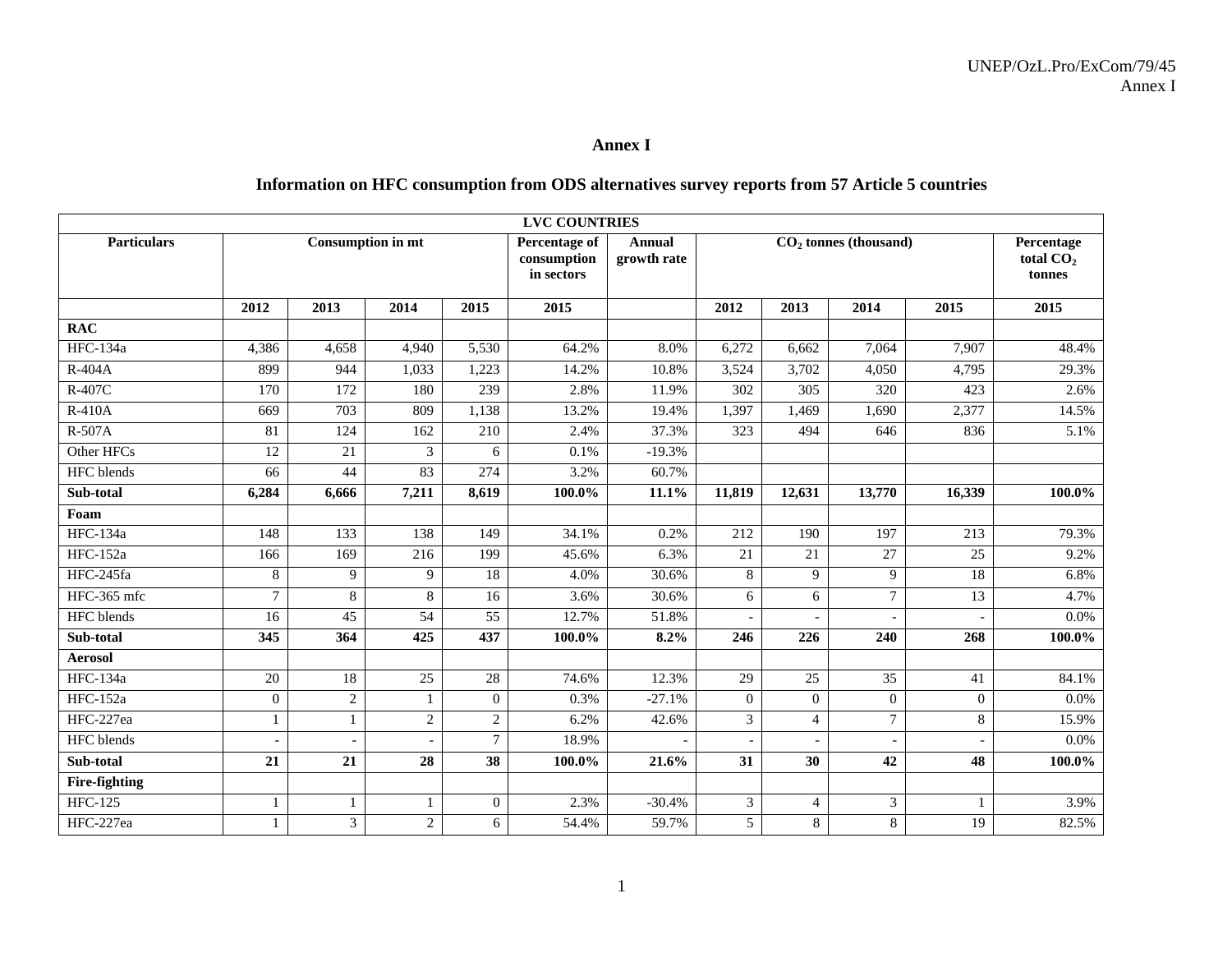| <b>LVC COUNTRIES</b>  |                          |                          |                          |                  |                                                   |                              |                          |                          |                          |                 |                                     |
|-----------------------|--------------------------|--------------------------|--------------------------|------------------|---------------------------------------------------|------------------------------|--------------------------|--------------------------|--------------------------|-----------------|-------------------------------------|
| <b>Particulars</b>    |                          |                          | <b>Consumption in mt</b> |                  | <b>Percentage of</b><br>consumption<br>in sectors | <b>Annual</b><br>growth rate |                          |                          | $CO2$ tonnes (thousand)  |                 | Percentage<br>total $CO2$<br>tonnes |
| HFC-227ea/HFC-365mfc  | $\overline{\phantom{a}}$ | $\overline{\phantom{m}}$ | $\overline{c}$           | $\overline{2}$   | 15.2%                                             |                              | $\overline{\phantom{a}}$ | $\overline{\phantom{a}}$ | $\overline{\phantom{a}}$ |                 | 0.0%                                |
| HFC-236fa             | $\overline{a}$           |                          | $\overline{a}$           | 3                | 28.0%                                             |                              | $\overline{a}$           | $\overline{a}$           |                          | 3               | 13.6%                               |
| Sub-total             | $\mathbf 2$              | $\overline{\mathbf{4}}$  | $\overline{5}$           | $\overline{11}$  | $100.0\%$                                         | 70.1%                        | $\overline{7}$           | $\overline{12}$          | $\overline{11}$          | $\overline{23}$ | 100.0%                              |
| <b>Solvents</b>       |                          |                          |                          |                  |                                                   |                              |                          |                          |                          |                 |                                     |
| <b>HFC-134a</b>       | 3                        | $\overline{4}$           | $\overline{4}$           | 5                | 54.9%                                             | 18.6%                        | $\overline{4}$           | 6                        | 6                        | $7\phantom{.0}$ | 35.1%                               |
| <b>HFC-152a</b>       | $\overline{\phantom{a}}$ | $\overline{0}$           | $\mathbf{1}$             |                  | 0.0%                                              |                              | $\overline{\phantom{a}}$ | 0                        | $\mathbf{0}$             |                 | 0.0%                                |
| HFC-227ea             | 3                        | $\overline{3}$           | $\overline{3}$           | 4                | 45.1%                                             | 17.8%                        | 8                        | 9                        | 9                        | 13              | 64.9%                               |
| Sub-total             | 6                        | $\overline{7}$           | 8                        | $\boldsymbol{9}$ | $100.0\%$                                         | 18.2%                        | $\overline{12}$          | 15                       | $\overline{15}$          | $\overline{20}$ | 100.0%                              |
| Other uses            |                          |                          |                          |                  |                                                   |                              |                          |                          |                          |                 |                                     |
| <b>HFC-134a</b>       | 9                        | $\boldsymbol{0}$         | 3                        | 9                | 20.3%                                             | $-1.5%$                      | 14                       | $\overline{0}$           | $\overline{4}$           | 13              | 52.9%                               |
| <b>HFC-152a</b>       | 39                       | $\overline{58}$          | $18\,$                   | 34               | 75.9%                                             | $-4.6%$                      | 5                        | $\tau$                   | $\sqrt{2}$               | $\overline{4}$  | 17.1%                               |
| $HFC-23$              | $\overline{a}$           | $\overline{0}$           | $\overline{\phantom{a}}$ | $\overline{0}$   | 0.1%                                              |                              | $\overline{a}$           | $\overline{0}$           | $\overline{\phantom{a}}$ | $\mathbf{1}$    | 3.3%                                |
| $R-507A$              | $\overline{\phantom{a}}$ | $\overline{a}$           | $\sim$                   | $\overline{2}$   | 3.7%                                              |                              | $\overline{\phantom{a}}$ | $\mathcal{L}$            | $\overline{a}$           | $\tau$          | 26.7%                               |
| <b>HFC</b> blends     | $\overline{0}$           |                          |                          |                  | 0.0%                                              | $-100.0\%$                   |                          |                          |                          |                 | 0.0%                                |
| Sub-total             | 48                       | 58                       | $\overline{21}$          | 44               | $100.0\%$                                         | $-2.8%$                      | 18                       | $\overline{\mathbf{8}}$  | 6                        | 24              | $100.0\%$                           |
| <b>Grand Total</b>    | 6,705                    | 7,120                    | 7,698                    | 9,158            |                                                   | 10.9%                        | 12,134                   | 12,922                   | 14,084                   | 16,723          |                                     |
| <b>By Application</b> |                          |                          |                          |                  |                                                   |                              |                          |                          |                          |                 |                                     |
| <b>RAC</b>            | 6,284                    | 6,666                    | 7,211                    | 8,619            | 94.1%                                             | 11.1%                        | 11,819                   | 12,631                   | 13,770                   | 16,339          | 97.7%                               |
| Foam                  | 345                      | 364                      | 425                      | 437              | 4.8%                                              | 8.2%                         | 246                      | $\overline{226}$         | 240                      | 268             | 1.6%                                |
| Aerosol               | 21                       | 21                       | $28\,$                   | $\overline{38}$  | 0.4%                                              | 21.6%                        | 31                       | $\overline{30}$          | 42                       | 48              | 0.3%                                |
| Fire-fighting         | $\sqrt{2}$               | $\overline{4}$           | $\sqrt{5}$               | 11               | 0.1%                                              | 70.1%                        | $7\phantom{.0}$          | 12                       | 11                       | $\overline{23}$ | 0.1%                                |
| Solvents              | 6                        | $\overline{7}$           | 8                        | 9                | 0.1%                                              | 18.2%                        | 12                       | $\overline{15}$          | $\overline{15}$          | $\overline{20}$ | 0.1%                                |
| Others                | 48                       | 58                       | 21                       | 44               | 0.5%                                              | $-2.8%$                      | 18                       | 8                        | 6                        | 24              | $0.1\%$                             |
| <b>Grand</b> total    | 6,705                    | 7,120                    | 7,698                    | 9,158            | 100.0%                                            | 10.9%                        | 12,134                   | 12,922                   | 14,084                   | 16,723          | 100.0%                              |
| <b>By Substance</b>   |                          |                          |                          |                  |                                                   |                              |                          |                          |                          |                 |                                     |
| <b>HFC-134a</b>       | 4,567                    | 4,813                    | 5,109                    | 5,721            | 62.5%                                             | 7.8%                         | 6,530                    | 6,882                    | 7,306                    | 8,181           | 48.9%                               |
| <b>HFC-152a</b>       | $\overline{205}$         | 229                      | 237                      | 233              | 2.5%                                              | 4.4%                         | $\overline{25}$          | 28                       | $\overline{29}$          | $\overline{29}$ | 0.2%                                |
| $R-404A$              | 899                      | 944                      | 1,033                    | 1,223            | 13.4%                                             | 10.8%                        | 3,524                    | 3,702                    | 4,050                    | 4,795           | 28.7%                               |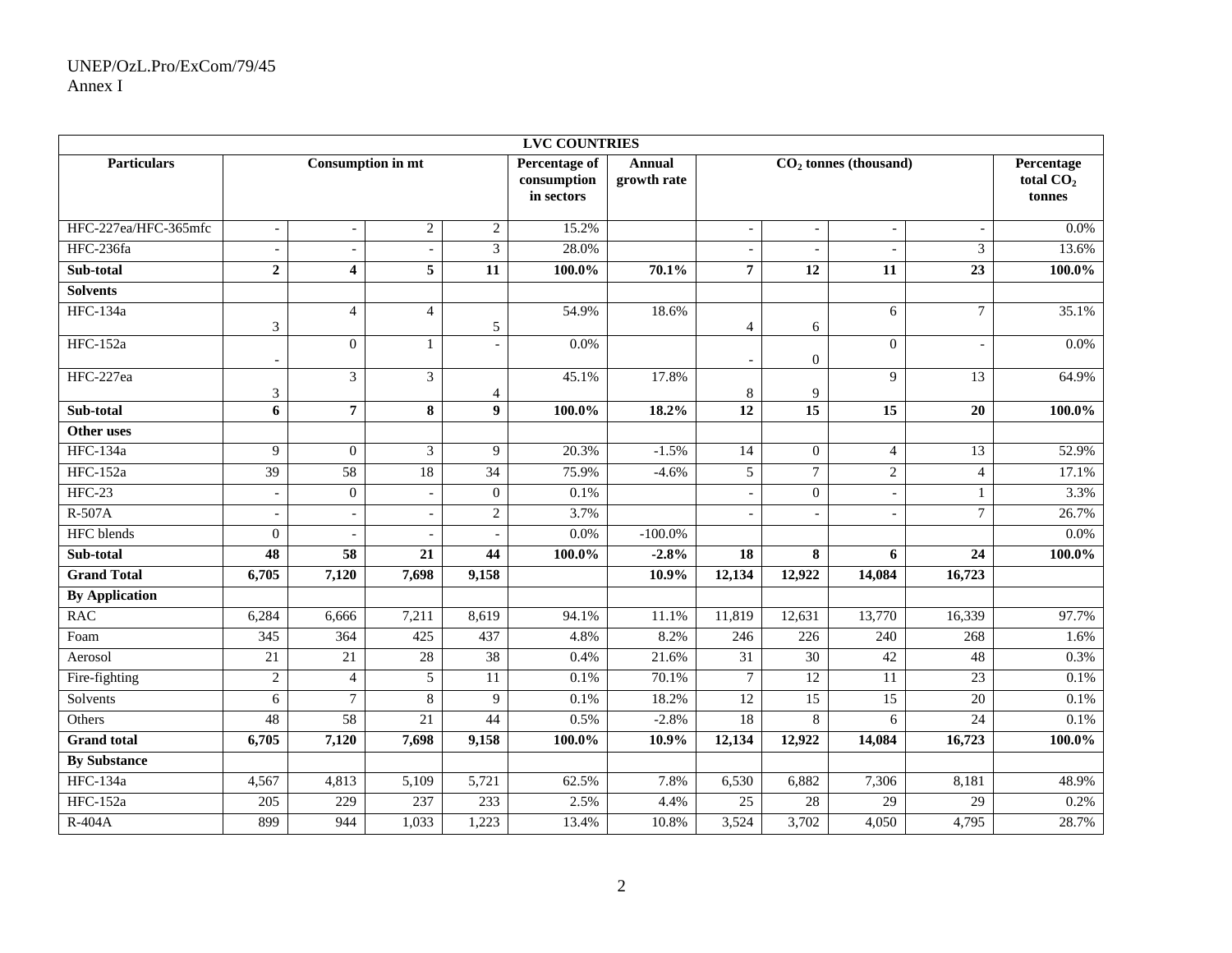| <b>LVC COUNTRIES</b> |       |             |                          |       |                                            |                       |        |             |                         |        |                                     |  |  |  |
|----------------------|-------|-------------|--------------------------|-------|--------------------------------------------|-----------------------|--------|-------------|-------------------------|--------|-------------------------------------|--|--|--|
| <b>Particulars</b>   |       |             | <b>Consumption in mt</b> |       | Percentage of<br>consumption<br>in sectors | Annual<br>growth rate |        |             | $CO2$ tonnes (thousand) |        | Percentage<br>total $CO2$<br>tonnes |  |  |  |
| R-407C               | 170   | 172         | 180                      | 239   | 2.6%                                       | 11.9%                 | 302    | 305         | 320                     | 423    | 2.5%                                |  |  |  |
| $R-410A$             | 669   | 703         | 809                      | 1,138 | 12.4%                                      | 19.4%                 | 1,397  | 1.469       | 1,690                   | 2,377  | 14.2%                               |  |  |  |
| $R-507A$             | 81    | 124         | 162                      | 212   | 2.3%                                       | 37.7%                 | 323    | 494         | 646                     | 843    | 5.0%                                |  |  |  |
| HFC-245fa            | 8     | $\mathbf Q$ | 9                        | 18    | 0.2%                                       | 30.6%                 | 8      | $\mathbf Q$ | 9                       | 18     | 0.1%                                |  |  |  |
| HFC-365mfc           |       | 8           | 8                        | 16    | 0.2%                                       | 30.6%                 | 6      | 6           | $\mathbf{r}$            | 13     | 0.1%                                |  |  |  |
| Other HFCs           | 18    | 28          | 11                       | 22    | 0.2%                                       | 7.6%                  | 18     | 26          | 27                      | 44     | 0.3%                                |  |  |  |
| <b>HFC</b> blends    | 82    | 89          | 139                      | 338   | 3.7%                                       | 60.4%                 |        |             |                         |        | $0.0\%$                             |  |  |  |
| <b>Total</b>         | 6,705 | 7,120       | 7,698                    | 9,158 | 100.0%                                     | 10.9%                 | 12,134 | 12.922      | 14,084                  | 16,723 | 100.0%                              |  |  |  |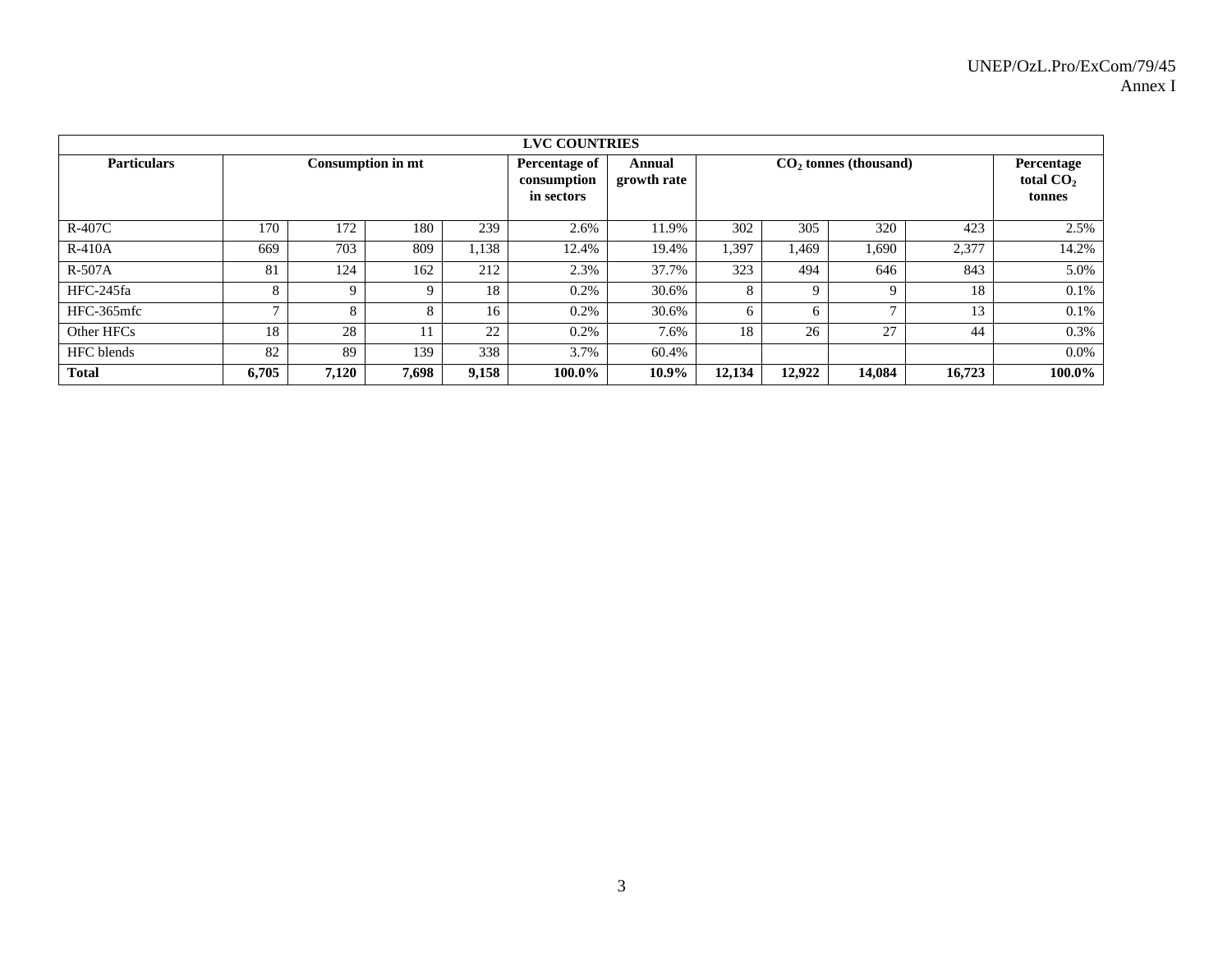| <b>NON-LVC COUNTRIES</b> |                 |                          |                 |                 |                                            |                              |                          |                          |                  |                 |           |
|--------------------------|-----------------|--------------------------|-----------------|-----------------|--------------------------------------------|------------------------------|--------------------------|--------------------------|------------------|-----------------|-----------|
| <b>Particulars</b>       |                 | <b>Consumption in mt</b> |                 |                 | Percentage of<br>consumption<br>in sectors | <b>Annual</b><br>growth rate |                          | $CO2$ tonnes (thousand)  |                  |                 |           |
|                          | 2012            | 2013                     | 2014            | 2015            | 2015                                       |                              | 2012                     | 2013                     | 2014             | 2015            | 2015      |
| <b>RAC</b>               |                 |                          |                 |                 |                                            |                              |                          |                          |                  |                 |           |
| <b>HFC-134a</b>          | 12,439          | 12,972                   | 15,538          | 15,178          | 48.2%                                      | 6.9%                         | 17,787                   | 18,551                   | 22,220           | 21,704          | 37.7%     |
| $R-404A$                 | 2,010           | 2,159                    | 2,777           | 2,156           | 6.8%                                       | 2.4%                         | 7,883                    | 8,467                    | 10,893           | 8,456           | 14.7%     |
| R-407C                   | 385             | 427                      | 539             | 541             | 1.7%                                       | 12.0%                        | 682                      | 758                      | 956              | 959             | 1.7%      |
| $R-410A$                 | 5,977           | 9,594                    | 12,374          | 11,083          | 35.2%                                      | 22.9%                        | 12,480                   | 20,032                   | 25,837           | 23,142          | 40.2%     |
| $R-507A$                 | 504             | 579                      | 1,399           | 831             | 2.6%                                       | 18.1%                        | 2,009                    | 2,309                    | 5,577            | 3,312           | 5.8%      |
| Other HFCs               | $\overline{4}$  | 3                        | 13              | 37              | 0.1%                                       | 110.5%                       |                          |                          |                  |                 |           |
| <b>HFC</b> blends        | 991             | 968                      | 1,053           | 1,666           | 5.3%                                       | 18.9%                        |                          |                          |                  |                 |           |
| Sub-total                | 22,309          | $\overline{26,703}$      | 33,694          | 31,492          | 100.0%                                     | 12.2%                        | 40,841                   | $\overline{50,}117$      | 65,482           | 57,573          | 100.0%    |
| Foam                     |                 |                          |                 |                 |                                            |                              |                          |                          |                  |                 |           |
| <b>HFC-134a</b>          | 14              | 16                       | 260             | 330             | 7.9%                                       | 189.4%                       | 19                       | $\overline{22}$          | $\overline{371}$ | 472             | 11.1%     |
| HFC-245fa                | 2,809           | 3,398                    | 3,388           | 3,592           | 85.5%                                      | 8.5%                         | 2,893                    | 3,499                    | 3,490            | 3,700           | 86.8%     |
| HFC-365 mfc              |                 | $\overline{19}$          |                 | 117             | 2.8%                                       |                              |                          | 15                       |                  | $\overline{93}$ | 2.2%      |
| Other HFCs               |                 | $\boldsymbol{0}$         | 15              | 31              | 0.7%                                       |                              |                          |                          |                  |                 |           |
| <b>HFC</b> blends        |                 | $\overline{32}$          | $\overline{54}$ | 130             | 3.1%                                       |                              |                          |                          |                  |                 |           |
| Sub-total                | 2,823           | 3,465                    | 3,717           | 4,200           | $100.0\%$                                  | 14.2%                        | 2,913                    | 3,537                    | 3,861            | 4,265           | $100.0\%$ |
| <b>Aerosol</b>           |                 |                          |                 |                 |                                            |                              |                          |                          |                  |                 |           |
| <b>HFC-134a</b>          | 664             | 748                      | 862             | 992             | 23.5%                                      | 14.3%                        | 950                      | 1,070                    | 1,232            | 1,418           | 76.4%     |
| <b>HFC-152a</b>          | 1,257           | 1,953                    | 2,633           | 3,214           | 76.2%                                      | 36.7%                        | 156                      | 242                      | 326              | 399             | 21.5%     |
| HFC-227ea                |                 | $\overline{4}$           | 11              | 13              | 0.3%                                       |                              |                          | 12                       | 35               | 41              | 2.2%      |
| Sub-total                | 1,922           | 2,705                    | 3,506           | 4,218           | 100.0%                                     | 30.0%                        | 1,106                    | 1,324                    | 1,594            | 1,858           | 100.0%    |
| <b>Fire-fighting</b>     |                 |                          |                 |                 |                                            |                              |                          |                          |                  |                 |           |
| <b>HFC-125</b>           | $\overline{22}$ | 18                       | 35              | 141             | 40.0%                                      | 86.0%                        | 77                       | 63                       | 124              | 493             | 50.9%     |
| HFC-227ea                | 109             | $\overline{76}$          | 79              | 120             | 34.1%                                      | 3.3%                         | $\overline{351}$         | 246                      | 255              | 386             | 39.8%     |
| $HFC-23$                 | $\mathbf{0}$    |                          |                 | $\mathbf{0}$    | 0.0%                                       | $-16.5%$                     | 3                        |                          |                  | $\mathbf{1}$    | 0.2%      |
| HFC-236fa                | $\overline{19}$ | $\overline{53}$          | $\overline{24}$ | $\overline{70}$ | 19.9%                                      | 54.5%                        | $\overline{20}$          | 55                       | $\overline{24}$  | $\overline{72}$ | 7.5%      |
| HFC-365mfc               | 5               | $\overline{14}$          | $\sqrt{5}$      | $\overline{20}$ | 5.7%                                       | 60.9%                        | $\overline{4}$           | $\overline{11}$          | $\overline{4}$   | 16              | 1.6%      |
| HFC-227ea/HFC-365mfc     | $\mathbf{1}$    |                          | $\mathbf{1}$    | $\mathbf{1}$    | 0.2%                                       | 12.3%                        | $\overline{\phantom{a}}$ | $\overline{\phantom{a}}$ |                  |                 | 0.0%      |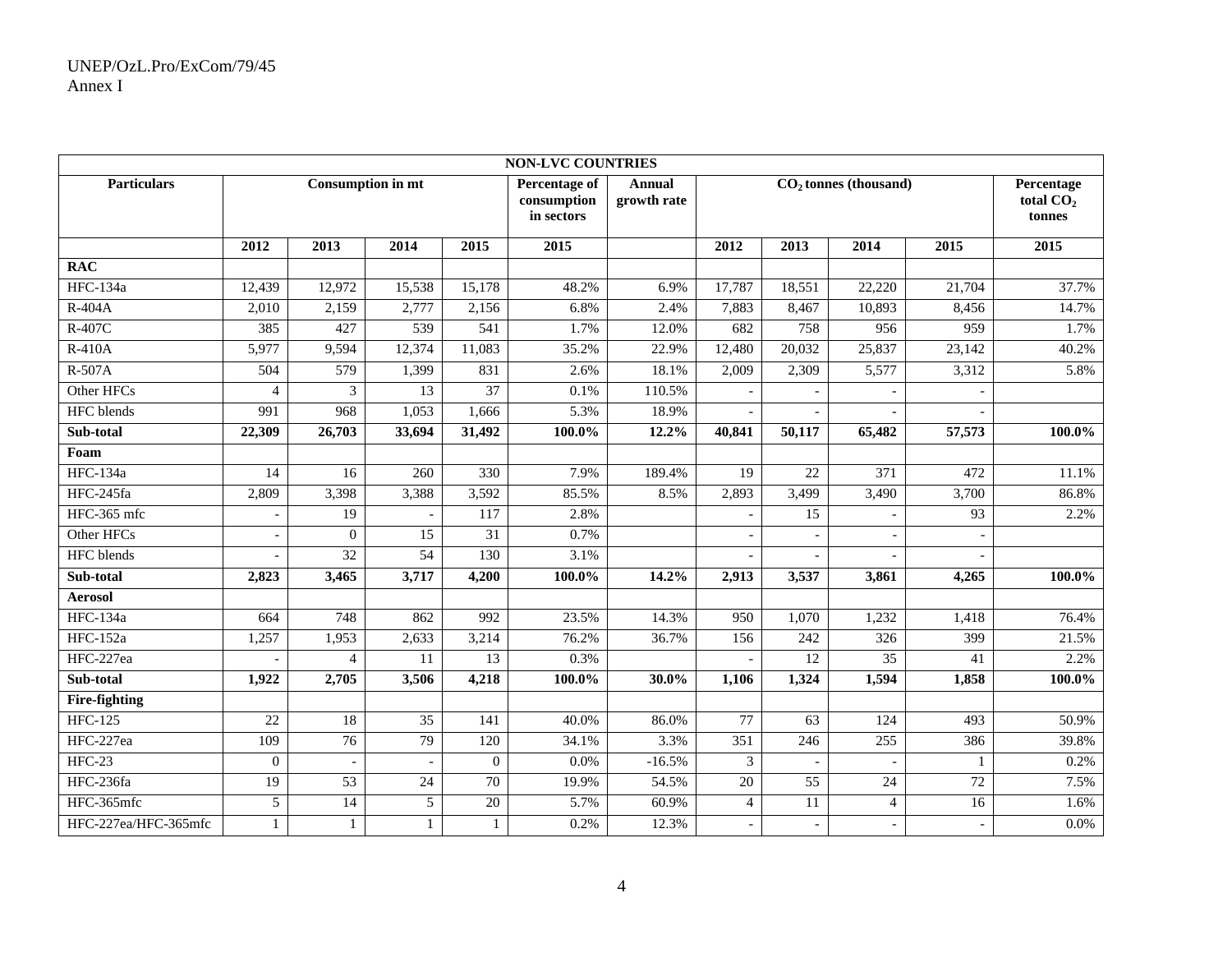| <b>NON-LVC COUNTRIES</b> |                          |                          |                             |                 |                                            |                              |                          |                          |                          |                |                                               |
|--------------------------|--------------------------|--------------------------|-----------------------------|-----------------|--------------------------------------------|------------------------------|--------------------------|--------------------------|--------------------------|----------------|-----------------------------------------------|
| <b>Particulars</b>       |                          | <b>Consumption in mt</b> |                             |                 | Percentage of<br>consumption<br>in sectors | <b>Annual</b><br>growth rate |                          |                          | $CO2$ tonnes (thousand)  |                | Percentage<br>total CO <sub>2</sub><br>tonnes |
| Sub-total                | 155                      | 163                      | 144                         | 352             | $100.0\%$                                  | 31.3%                        | 453                      | 375                      | 407                      | 969            | $100.0\%$                                     |
| <b>Solvents</b>          |                          |                          |                             |                 |                                            |                              |                          |                          |                          |                |                                               |
| <b>HFC-125</b>           | $\overline{\phantom{a}}$ | $\overline{\phantom{a}}$ | $\overline{\phantom{a}}$    | 6               | 29.7%                                      |                              | $\overline{\phantom{0}}$ | $\overline{\phantom{a}}$ | $\overline{\phantom{a}}$ | 21             | 53.1%                                         |
| <b>HFC-134a</b>          | $\boldsymbol{0}$         | $\mathbf{1}$             | 1                           | $\mathbf{1}$    | 2.6%                                       | 3.4%                         | $\mathbf{1}$             | $\mathbf{1}$             | 1                        | 1              | 1.9%                                          |
| <b>HFC-152a</b>          |                          |                          | $\mathbf{0}$                | 3               | 15.8%                                      |                              | $\sim$                   |                          | $\overline{0}$           | $\overline{0}$ | 1.0%                                          |
| <b>HFC-218</b>           | $\overline{0}$           | $\boldsymbol{0}$         | $\boldsymbol{0}$            | $\overline{0}$  | 0.1%                                       | 44.2%                        | $\overline{0}$           | $\boldsymbol{0}$         | $\mathbf{1}$             | $\overline{0}$ | 0.7%                                          |
| <b>HFC-4310</b>          |                          | $\boldsymbol{0}$         | $\mathbf{1}$                | $\mathbf{1}$    | 5.5%                                       |                              |                          | $\boldsymbol{0}$         | 1                        | $\overline{c}$ | 4.6%                                          |
| <b>HFC-43-10mee</b>      | 15                       | 23                       | $\mathbf{1}$                | 10              | 46.2%                                      | $-13.5%$                     | 24                       | $\overline{37}$          | $\mathbf{1}$             | 16             | 38.7%                                         |
| Sub-total                | $\overline{15}$          | $\overline{23}$          | $\mathbf{3}$                | $\overline{21}$ | 100.0%                                     | 10.6%                        | $\overline{25}$          | $\overline{38}$          | $\boldsymbol{4}$         | 40             | $100.0\%$                                     |
| Other uses               |                          |                          |                             |                 |                                            |                              |                          |                          |                          |                |                                               |
| <b>HFC-134a</b>          |                          |                          | $\mathbf{0}$                | $\overline{c}$  | 16.3%                                      |                              |                          |                          | $\mathbf{0}$             | $\overline{2}$ | 35.6%                                         |
| <b>HFC-152a</b>          | $\overline{15}$          | $\overline{9}$           | $\overline{\mathbf{4}}$     | $\overline{6}$  | 64.3%                                      | $-25.7%$                     | $\overline{2}$           | $\mathbf{1}$             | $\mathbf{1}$             |                | 12.1%                                         |
| $HFC-23$                 | $\overline{\phantom{a}}$ | 16                       | $\mathbf{1}$                |                 | 0.0%                                       |                              | $\overline{\phantom{a}}$ | 240                      | $\overline{21}$          |                | 0.0%                                          |
| $R-404A$                 |                          | $\overline{0}$           | $\sim$                      |                 | 0.0%                                       |                              |                          | $\overline{0}$           | $\overline{a}$           |                | 0.0%                                          |
| R-407C                   | $\overline{0}$           |                          | $\boldsymbol{0}$            | $\overline{c}$  | 19.4%                                      | 152.5%                       | $\overline{0}$           | $\overline{c}$           | $\overline{0}$           | 3              | 52.3%                                         |
| Sub-total                | 15                       | 26                       | 6                           | 9               | 100.0%                                     | $-14.2%$                     | $\mathbf{2}$             | 243                      | 22                       | 6              | 100.0%                                        |
| <b>Grand Total</b>       | 27,239                   | 33,085                   | 41,069                      | 40,293          |                                            | 13.9%                        | 45,340                   | 55,634                   | 71,371                   | 64,711         |                                               |
| <b>By Application</b>    |                          |                          |                             |                 |                                            |                              |                          |                          |                          |                |                                               |
| <b>RAC</b>               | 22,309                   | 26,703                   | 33,694                      | 31,492          | 78.2%                                      | 12.2%                        | 40,841                   | 50,117                   | 65,482                   | 57,573         | 89.0%                                         |
| Foam                     | 2,823                    | 3,465                    | 3,717                       | 4,200           | 10.4%                                      | 14.2%                        | 2,913                    | 3,537                    | 3,861                    | 4,265          | 6.6%                                          |
| Aerosol                  | 1,922                    | 2,705                    | 3,506                       | 4,218           | 10.5%                                      | 30.0%                        | 1,106                    | 1,324                    | 1,594                    | 1,858          | 2.9%                                          |
| Fire-fighting            | 155                      | 163                      | 144                         | 352             | 0.9%                                       | 31.3%                        | 453                      | $\overline{375}$         | 407                      | 969            | 1.5%                                          |
| Solvents                 | 15                       | 23                       | $\boldsymbol{\mathfrak{Z}}$ | 21              | 0.1%                                       | 10.6%                        | 25                       | 38                       | 4                        | 40             | 0.1%                                          |
| Others                   | 15                       | 26                       | 6                           | 9               | 0.0%                                       | $-14.2%$                     | $\overline{2}$           | 243                      | $\overline{22}$          | 6              | 0.0%                                          |
| <b>Grand</b> total       | 27,239                   | 33,085                   | 41,069                      | 40,293          | 100.0%                                     | 13.9%                        | 45,340                   | 55,634                   | 71,371                   | 64,711         | 100.0%                                        |
| <b>By Substance</b>      |                          |                          |                             |                 |                                            |                              |                          |                          |                          |                |                                               |
| <b>HFC-134a</b>          | 13,117                   | 13,736                   | 16,660                      | 16,502          | 41.0%                                      | 8.0%                         | 18,757                   | 19,643                   | 23,824                   | 23,597         | 36.5%                                         |
| <b>HFC-152a</b>          | 1,272                    | 1,962                    | 2,637                       | 3,223           | 8.0%                                       | 36.3%                        | 158                      | $\overline{243}$         | 327                      | 400            | 0.6%                                          |
| R-404A                   | 2,010                    | 2,159                    | 2,777                       | 2,156           | 5.4%                                       | 2.4%                         | 7,883                    | 8,467                    | 10,893                   | 8,456          | 13.1%                                         |
| R-407C                   | 385                      | 428                      | 539                         | 542             | 1.3%                                       | 12.1%                        | 683                      | 760                      | 957                      | 962            | 1.5%                                          |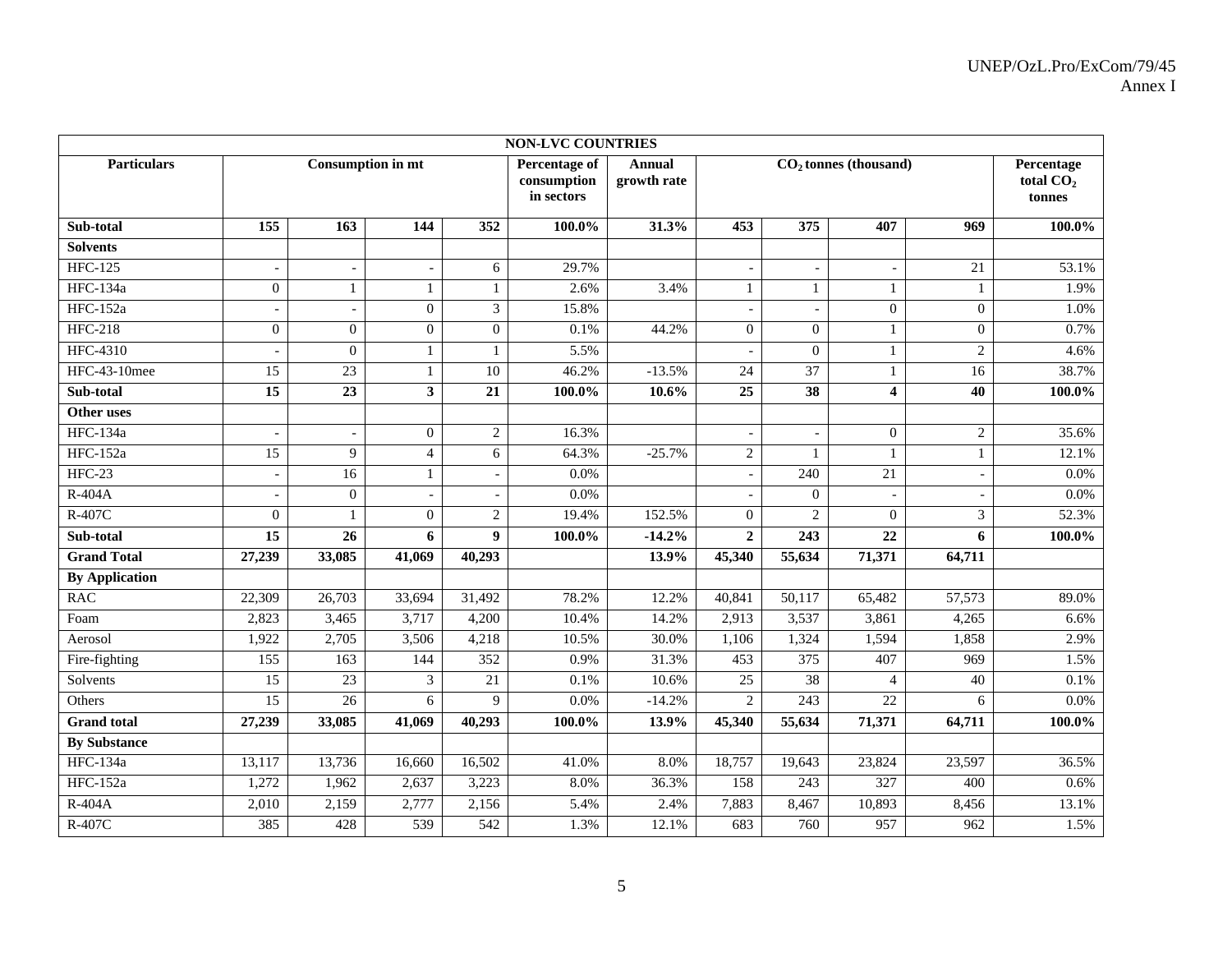| <b>NON-LVC COUNTRIES</b> |        |        |                   |        |                                            |                       |                          |                          |                         |        |                                     |  |  |
|--------------------------|--------|--------|-------------------|--------|--------------------------------------------|-----------------------|--------------------------|--------------------------|-------------------------|--------|-------------------------------------|--|--|
| <b>Particulars</b>       |        |        | Consumption in mt |        | Percentage of<br>consumption<br>in sectors | Annual<br>growth rate |                          |                          | $CO2$ tonnes (thousand) |        | Percentage<br>total $CO2$<br>tonnes |  |  |
| $R-410A$                 | 5,977  | 9,594  | 12.374            | 11,083 | 27.5%                                      | 22.9%                 | 12,480                   | 20,032                   | 25,837                  | 23.142 | 35.8%                               |  |  |
| $R-507A$                 | 504    | 579    | 1,399             | 831    | 2.1%                                       | 18.1%                 | 2,009                    | 2,309                    | 5,577                   | 3,312  | 5.1%                                |  |  |
| HFC-245fa                | 2,809  | 3,398  | 3,388             | 3,592  | 8.9%                                       | 8.5%                  | 2,893                    | 3.499                    | 3,490                   | 3.700  | 5.7%                                |  |  |
| HFC-365mfc               |        | 34     |                   | 137    | 0.3%                                       | 206.0%                |                          | 27                       |                         | 109    | 0.2%                                |  |  |
| Other HFCs               | 169    | 194    | 181               | 429    | 1.1%                                       | 36.5%                 | 474                      | 653                      | 463                     | 1,033  | 1.6%                                |  |  |
| <b>HFC</b> blends        | 991    | 1,001  | .108              | 1,797  | 4.5%                                       | 21.9%                 | $\overline{\phantom{0}}$ | $\overline{\phantom{0}}$ |                         |        | 0.0%                                |  |  |
| <b>Total</b>             | 27,239 | 33,085 | 41,069            | 40,293 | 100.0%                                     | 13.9%                 | 45,340                   | 55,634                   | 71,371                  | 64,711 | 100.0%                              |  |  |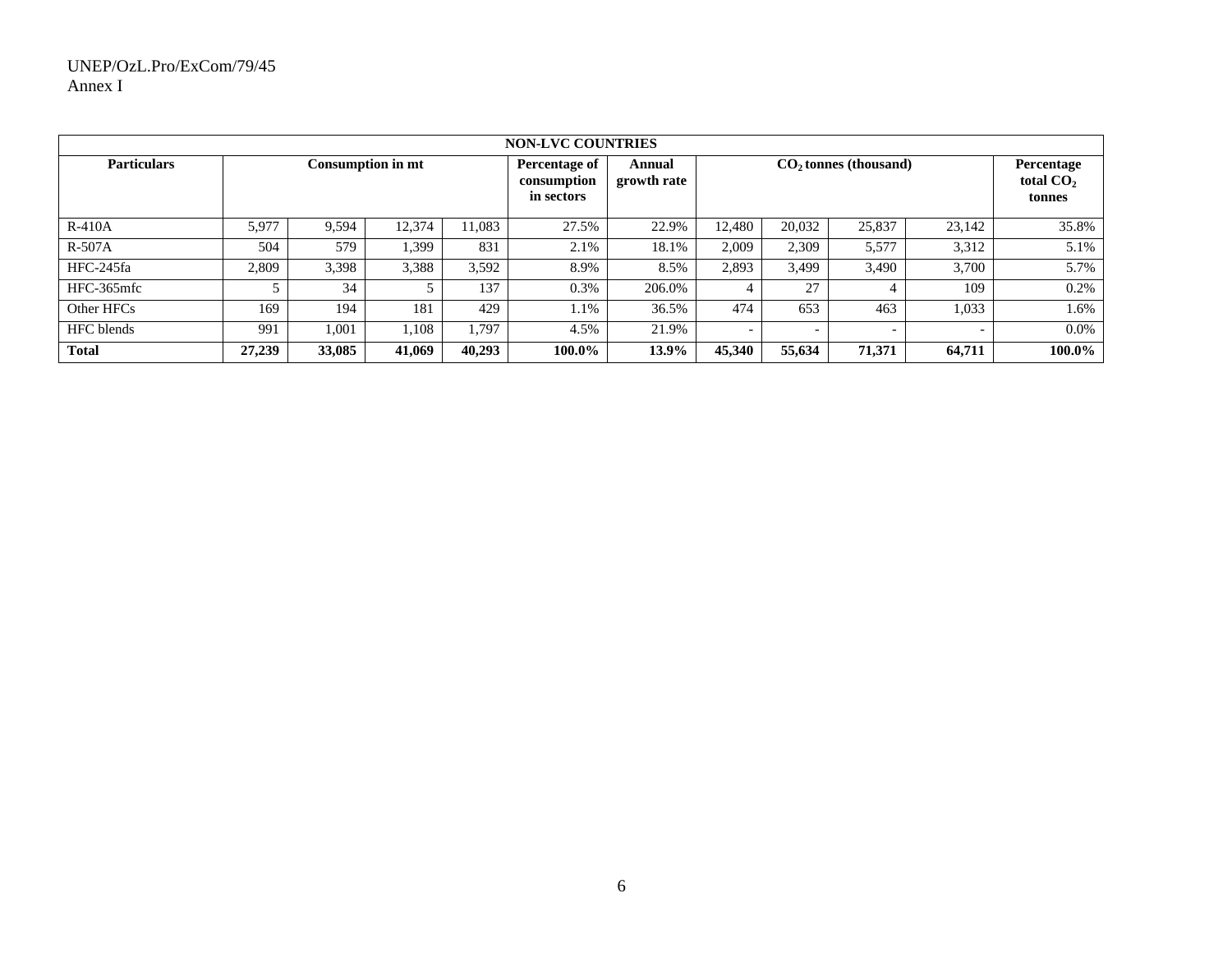| LVC COUNTRIES - RAC |                    |                  |                 |              |                  |                             |                |
|---------------------|--------------------|------------------|-----------------|--------------|------------------|-----------------------------|----------------|
| <b>Substances</b>   | <b>Application</b> | No. of countries | 2012            | 2013         | 2014             | 2015                        | Growth $(\% )$ |
| <b>HFC-134a</b>     | manufacturing      | 10               | 91              | 135          | 131              | 152                         | 18.6%          |
| <b>HFC-134a</b>     | servicing          | 43               | 3,840           | 4,043        | 4,292            | 4,753                       | 7.4%           |
| $R-404A$            | manufacturing      | $\overline{10}$  | 62              | 60           | 76               | 94                          | 14.5%          |
| $R-404A$            | servicing          | 43               | 836             | 884          | 956              | 1,129                       | 10.5%          |
| R-407C              | manufacturing      | 3                |                 | 3            | 5                | $\boldsymbol{\vartriangle}$ | 46.5%          |
| R-407C              | servicing          | 37               | 169             | 169          | $\overline{175}$ | 235                         | 11.5%          |
| $R-410A$            | manufacturing      | 3                | 10              | 17           | 20               | 24                          | 31.0%          |
| <b>R-410A</b>       | servicing          | 43               | 659             | 686          | 790              | 1,115                       | 19.2%          |
| $R-507A$            | manufacturing      | 3                | $\overline{13}$ | 10           | 24               | 23                          | 20.4%          |
| $R-507A$            | servicing          | 27               | 68              | 114          | 138              | 187                         | 40.1%          |
| Other HFCs          | manufacturing      | $\overline{0}$   |                 |              | ٠                |                             | 0.0%           |
| Other HFCs          | servicing          | $\overline{4}$   | $\overline{12}$ | 21           | 3                | 6                           | $-19.3%$       |
| Other HFC blends    | manufacturing      |                  |                 | $\mathbf{0}$ |                  | $\Omega$                    | 0.0%           |
| Other HFC blends    | servicing          | 15               | 19              | 15           | $\overline{39}$  | 197                         | 117.8%         |
| Other substances    | manufacturing      | 5                | 63              | 68           | 58               | 73                          | 5.2%           |
| Other substances    | servicing          | 87               | 1,247           | 1,531        | 1,414            | 1,586                       | 8.4%           |
| Total               |                    |                  | 7,091           | 7,755        | 8,122            | 9,577                       | 10.5%          |
| <b>MAC</b>          |                    |                  |                 |              |                  |                             |                |
| <b>HFC-134a</b>     | All                | 15               | 455             | 481          | $\overline{517}$ | 625                         | 11.1%          |
| Other HFCs          | All                | $\overline{0}$   |                 |              |                  |                             | $0.0\%$        |
| Other HFC blends    | All                | 5                | 47              | 29           | 44               | 77                          | 17.8%          |
| Others              | All                | 5                |                 |              |                  |                             | 24.6%          |
| Total               |                    |                  | 503             | 510          | 562              | 703                         | 11.8%          |
| <b>Grand</b> total  |                    |                  | 7,594           | 8,265        | 8,684            | 10,280                      | $10.6\%$       |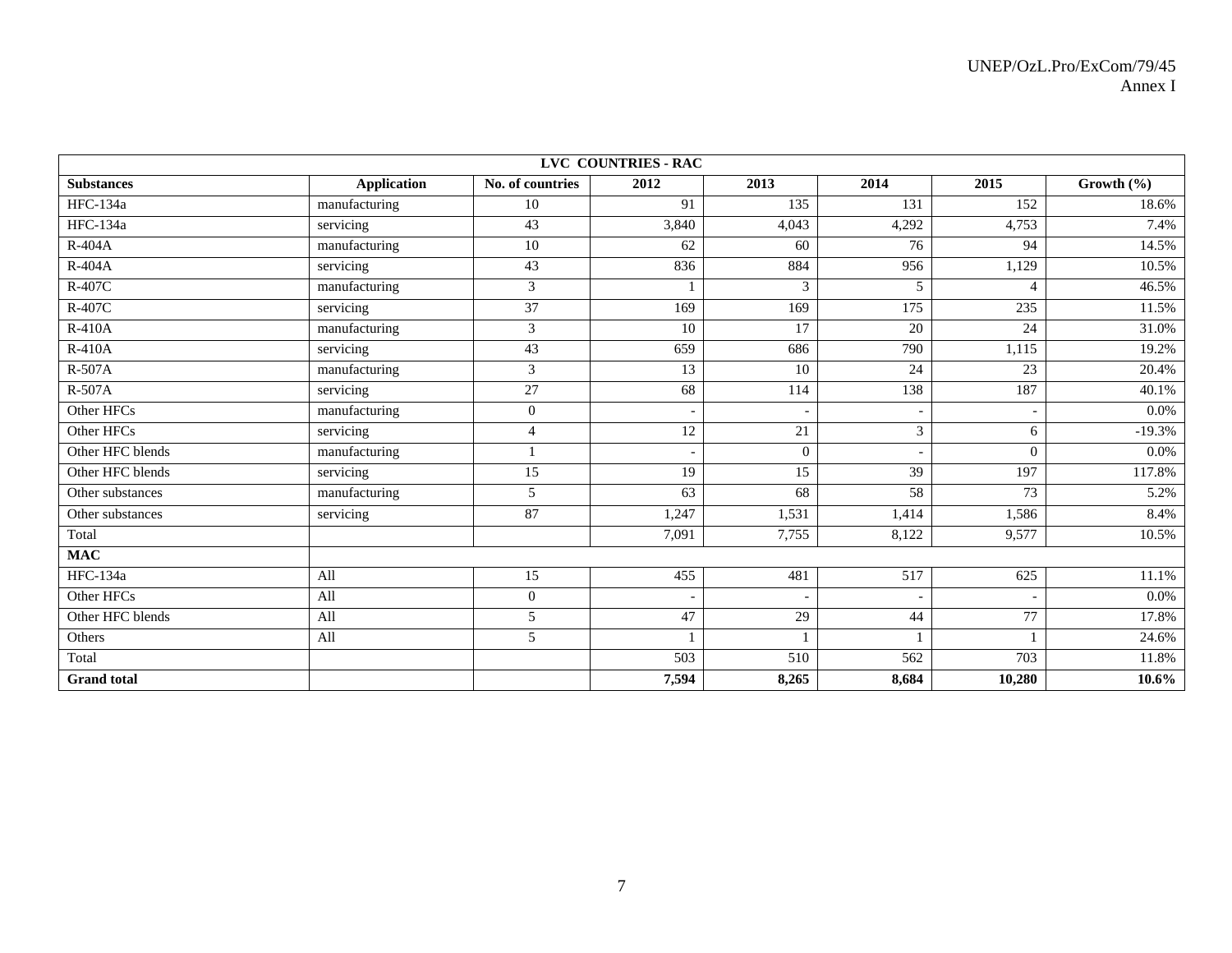| <b>NON-LVC COUNTRIES - RAC</b> |                    |                  |                          |                  |                          |                |                |
|--------------------------------|--------------------|------------------|--------------------------|------------------|--------------------------|----------------|----------------|
| <b>Substances</b>              | <b>Application</b> | No. of countries | 2012                     | 2013             | 2014                     | 2015           | Growth $(\% )$ |
| HFC-134a                       | manufacturing      | 12               | 3,394                    | 3,545            | 3,773                    | 3,803          | 3.9%           |
| HFC-134a                       | servicing          | 13               | 4.779                    | 4,667            | 6,669                    | 5.912          | 7.3%           |
| $R-404A$                       | manufacturing      | $\overline{12}$  | 970                      | 941              | 1,093                    | 1,052          | 2.7%           |
| R-404A                         | servicing          | 14               | 1,040                    | 1,218            | 1,684                    | 1,105          | 2.0%           |
| R-407C                         | manufacturing      | 8                | 143                      | 122              | 130                      | 147            | 1.1%           |
| R-407C                         | servicing          | $\overline{13}$  | 242                      | 305              | 409                      | 393            | 17.6%          |
| $R-410A$                       | manufacturing      | 8                | 4.947                    | 7,147            | 9,535                    | 9,115          | 22.6%          |
| R-410A                         | servicing          | 14               | 1,030                    | 2,447            | 2,839                    | 1,969          | 24.1%          |
| $R-507A$                       | manufacturing      | $\overline{c}$   | 99                       | $\overline{115}$ | 518                      | 159            | 17.0%          |
| $R-507A$                       | servicing          | $\overline{10}$  | 405                      | 465              | 881                      | 672            | 18.4%          |
| Other HFCs                     | manufacturing      |                  | 3                        | 3                | 2                        |                | $-43.9%$       |
| Other HFCs                     | servicing          | 5                |                          |                  | 11                       | 35             | 249.1%         |
| Other HFC blends               | manufacturing      | $\overline{4}$   | 86                       | 176              | 114                      | 487            | 78.3%          |
| Other HFC blends               | servicing          | 8                | 893                      | 773              | 910                      | 1,144          | 8.6%           |
| Other substances               | manufacturing      | 19               | 1,487                    | 1,124            | 1,080                    | 1,169          | 2.0%           |
| Other substances               | servicing          | $\overline{30}$  | 4,511                    | 5,303            | 8,010                    | 4,831          | 1.1%           |
| Total                          |                    |                  | 24,031                   | 28,351           | 37,658                   | 31,992         | 17.6%          |
| <b>MAC</b>                     |                    |                  |                          |                  |                          |                |                |
| <b>HFC-134a</b>                | All                | 6                | 4,265                    | 4,760            | 5,097                    | 5,463          | 8.6%           |
| Other HFCs                     | All                |                  | $\overline{\phantom{a}}$ |                  | $\overline{\phantom{a}}$ | $\overline{2}$ |                |
| Other HFC blends               | All                | 3                | 12                       | 19               | 29                       | 35             | 43.7%          |
| Others                         | All                | 2                |                          | $\Omega$         | $\theta$                 | 202            |                |
| Total                          |                    |                  | 4,277                    | 4,780            | 5,126                    | 5,702          | 10.1%          |
| <b>Grand</b> total             |                    |                  | 28,308                   | 33,132           | 42,785                   | 37,693         | $10.0\%$       |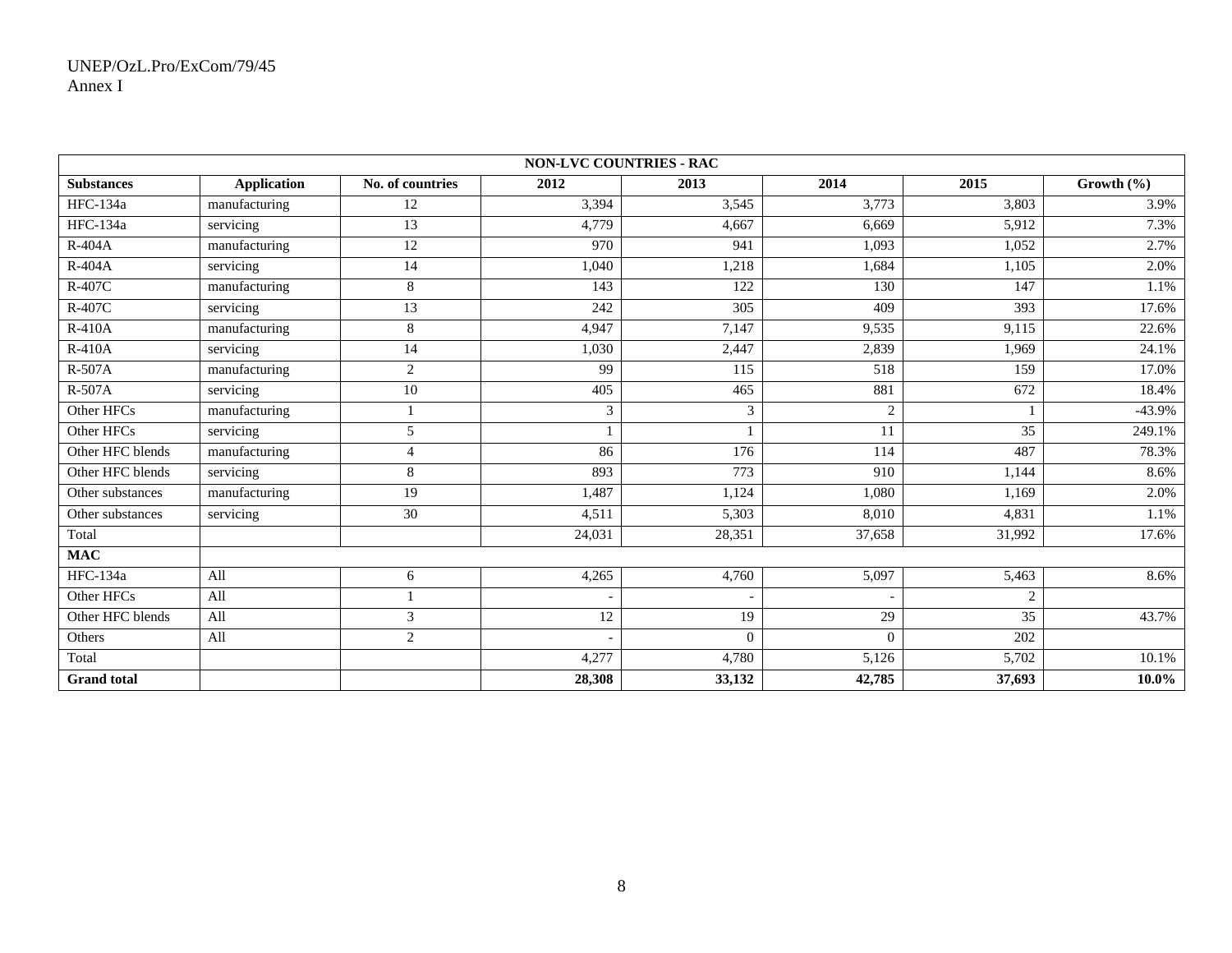## **Annex II**

# **ARTICLE 5 COUNTRIES WITH APPROVED FUNDING TO CONDUCT SURVEYS ON ODS ALTERNATIVES**

| Country                                      | <b>Region</b>                   | <b>HCFC</b> status   | <b>Agency</b> | Approved         | Submitted            |
|----------------------------------------------|---------------------------------|----------------------|---------------|------------------|----------------------|
| Afghanistan                                  | Asia and the Pacific            | Non-LVC              | <b>UNEP</b>   | 74 <sup>th</sup> |                      |
| Albania                                      | Europe                          | <b>LVC</b>           | <b>UNIDO</b>  | 74 <sup>th</sup> | $78^{th*}$           |
| Algeria                                      | Africa                          | $Non-LVC$            | <b>UNEP</b>   | 74 <sup>th</sup> |                      |
| Angola                                       | Africa                          | LVC                  | <b>UNEP</b>   | 74 <sup>th</sup> | 79 <sup>th</sup>     |
| Antigua and Barbuda                          | Latin America and the Caribbean | <b>LVC</b>           | <b>UNEP</b>   | 74 <sup>th</sup> |                      |
| Argentina                                    | Latin America and the Caribbean | Non-LVC              | <b>UNIDO</b>  | 74 <sup>th</sup> | $78^{\text{th}}$     |
| Armenia                                      | Europe                          | <b>LVC</b>           | <b>UNEP</b>   | 74 <sup>th</sup> | 80 <sup>th</sup>     |
| <b>Barbados</b>                              | Latin America and the Caribbean | <b>LVC</b>           | <b>UNEP</b>   | 74 <sup>th</sup> |                      |
| Benin                                        | Africa                          | <b>LVC</b>           | <b>UNEP</b>   | 74 <sup>th</sup> |                      |
| Bosia and Herzegovina                        | Europe                          | <b>LVC</b>           | <b>UNIDO</b>  | 74 <sup>th</sup> | $78^{\text{th}}$     |
| <b>Bhutan</b>                                | Asia and the Pacific            | <b>LVC</b>           | <b>UNEP</b>   | 74 <sup>th</sup> |                      |
| <b>Burkina Faso</b>                          | Africa                          | <b>LVC</b>           | <b>UNEP</b>   | 74 <sup>th</sup> |                      |
| Bolivia                                      | Latin America and the Caribbean | <b>LVC</b>           | <b>UNIDO</b>  | $74^{\text{th}}$ | $78^{\text{th}}$     |
| <b>Botswana</b>                              | Africa                          | <b>LVC</b>           | <b>UNEP</b>   | 74 <sup>th</sup> | 79 <sup>th</sup>     |
| Brunei Darussalam                            | Asia and the Pacific            | <b>LVC</b>           | <b>UNEP</b>   | 74 <sup>th</sup> |                      |
| Cape Verde                                   | Africa                          | <b>LVC</b>           | <b>UNEP</b>   | 74 <sup>th</sup> |                      |
| Chad                                         | Africa                          | LVC                  | <b>UNEP</b>   | 74 <sup>th</sup> |                      |
| Chile                                        | Latin America and the Caribbean | Non-LVC              | <b>UNIDO</b>  | 74 <sup>th</sup> | $78^{th}$            |
| Comoros                                      | Africa                          | <b>LVC</b>           | <b>UNEP</b>   | 74 <sup>th</sup> |                      |
| Costa Rica                                   | Latin America and the Caribbean | <b>LVC</b>           | <b>UNDP</b>   | 74 <sup>th</sup> | $78^{\text{th}}$     |
| Djibouti                                     | Africa                          | <b>LVC</b>           | <b>UNEP</b>   | 74 <sup>th</sup> |                      |
| Korea, DPR                                   | Asia and the Pacific            | Non-LVC              | <b>UNEP</b>   | 74 <sup>th</sup> |                      |
| Ecuador                                      | Latin America and the Caribbean | <b>LVC</b>           | <b>UNIDO</b>  | 74 <sup>th</sup> | $78^{\text{th}}$     |
| El Salvador                                  | Latin America and the Caribbean | <b>LVC</b>           | <b>UNDP</b>   | 74 <sup>th</sup> | $78^{\text{th}}*$    |
| <b>Equatorial Guinea</b>                     | Africa                          | <b>LVC</b>           | <b>UNEP</b>   | 74 <sup>th</sup> |                      |
| Eritrea                                      | Africa                          | <b>LVC</b>           | <b>UNEP</b>   | 74 <sup>th</sup> | 79 <sup>th</sup>     |
| Ethiopia                                     | Africa                          | <b>LVC</b>           | <b>UNEP</b>   | 74 <sup>th</sup> | 79 <sup>th</sup>     |
| Micronesia                                   | Asia and the Pacific            | <b>LVC</b>           | <b>UNEP</b>   | 74 <sup>th</sup> |                      |
| Gambia                                       | Africa                          | <b>LVC</b>           | <b>UNEP</b>   | 74 <sup>th</sup> | 79 <sup>th</sup>     |
| Georgia                                      | Europe                          | <b>LVC</b>           | <b>UNIDO</b>  | 74 <sup>th</sup> |                      |
| Ghana                                        | Africa                          | <b>LVC</b>           | <b>UNEP</b>   | 74 <sup>th</sup> | 79 <sup>th</sup>     |
| Guatemala                                    | Latin America and the Caribbean | <b>LVC</b>           | <b>UNIDO</b>  | 74 <sup>th</sup> | $78^{\text{th}}$     |
| Guinea                                       | Africa                          | <b>LVC</b>           | <b>UNEP</b>   | 74 <sup>th</sup> |                      |
| Guyana                                       | Latin America and the Caribbean | <b>LVC</b>           | <b>UNEP</b>   | 74 <sup>th</sup> |                      |
| Honduras                                     | Latin America and the Caribbean | <b>LVC</b>           | <b>UNIDO</b>  | 74 <sup>th</sup> | $78^{\text{th}}$     |
| India                                        | Asia and the Pacific            | $Non-LV\overline{C}$ | <b>UNDP</b>   | 74 <sup>th</sup> |                      |
| Iran (Islamic Republic) Asia and the Pacific |                                 | Non-LVC              | <b>UNDP</b>   | 74 <sup>th</sup> |                      |
| Cote d'Ivoire                                | Africa                          | <b>LVC</b>           | <b>UNEP</b>   | $74^{\text{th}}$ |                      |
| Jamaica                                      | Latin America and the Caribbean | <b>LVC</b>           | <b>UNEP</b>   | $74^{\text{th}}$ |                      |
| Cambodia                                     | Asia and the Pacific            | <b>LVC</b>           | <b>UNEP</b>   | $74^{\text{th}}$ | 79 <sup>th</sup>     |
| Kenya                                        | Africa                          | <b>LVC</b>           | <b>UNEP</b>   | $74^{\text{th}}$ | $78^{\text{th}}$     |
| Kyrgyzstan                                   | Europe                          | <b>LVC</b>           | <b>UNEP</b>   | $74^{\text{th}}$ | 79 <sup>th</sup>     |
| Lao, PDR                                     | Asia and the Pacific            | <b>LVC</b>           | <b>UNEP</b>   | $74^{\text{th}}$ |                      |
| Lebanon                                      | Asia and the Pacific            | Non-LVC              | <b>UNDP</b>   | $74^{\text{th}}$ | $78^{\text{th}}$     |
| Lesotho                                      | Africa                          | <b>LVC</b>           | <b>UNEP</b>   | $74^{\text{th}}$ | 79 <sup>th</sup>     |
| Liberia                                      | Africa                          | <b>LVC</b>           | <b>UNEP</b>   | $74^{\text{th}}$ | 79 <sup>th</sup>     |
| Madagascar                                   | Africa                          | <b>LVC</b>           | <b>UNEP</b>   | $74^{\text{th}}$ | $78^{\text{th}_{*}}$ |
| Macedonia, FYR                               | Europe                          | Non-LVC              | <b>UNIDO</b>  | $74^{\text{th}}$ | $78^{\text{th}}$     |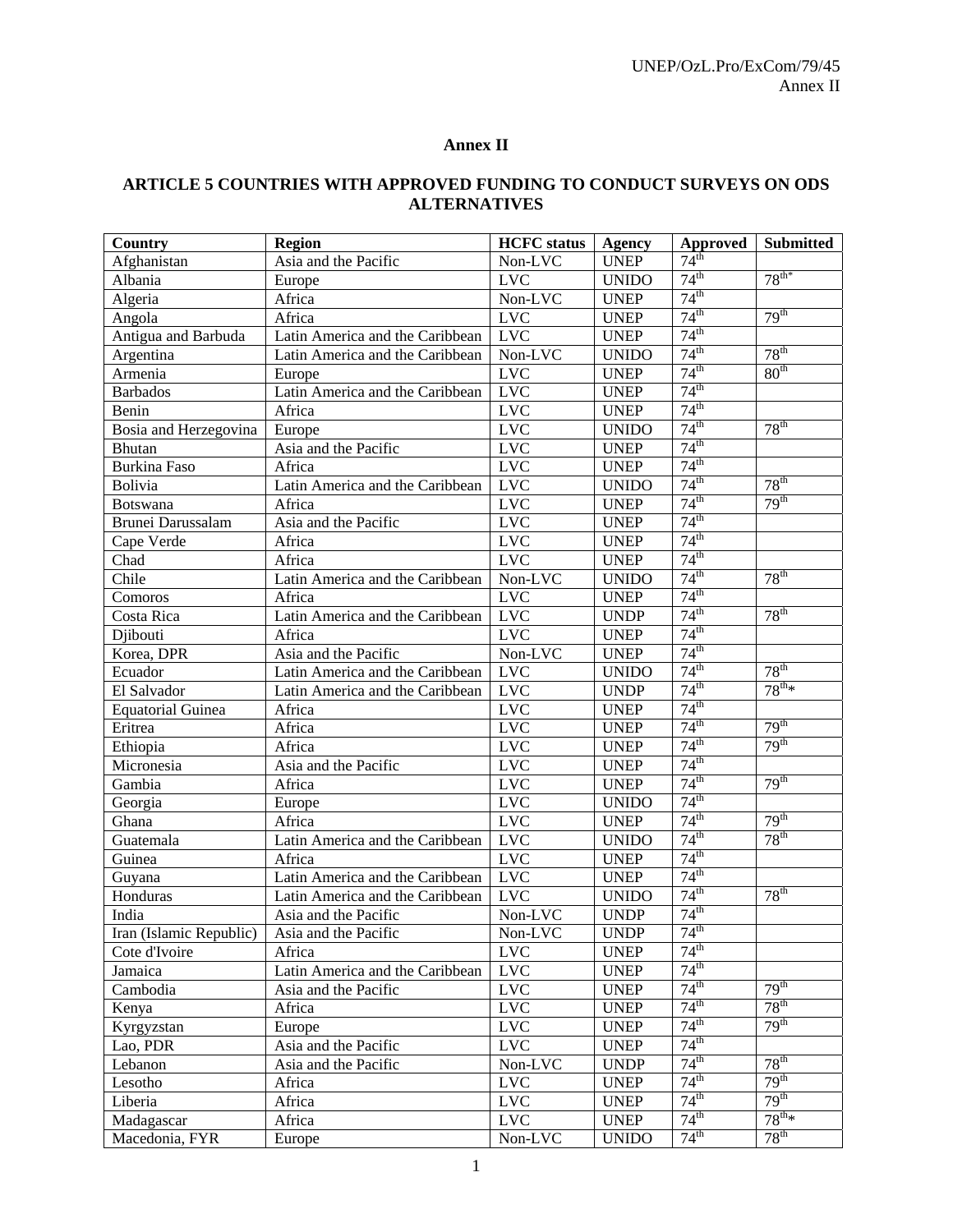| Country<br>Agency<br>Approved<br>74 <sup>th</sup><br>Asia and the Pacific<br><b>LVC</b><br><b>UNEP</b><br>Maldives<br>$74^{\text{th}}$<br>$78^{\text{th}}$<br>Non-LVC<br>Latin America and the Caribbean<br><b>UNIDO</b><br>Mexico<br>$74^{\text{th}}$<br>79 <sup>th</sup><br><b>LVC</b><br>Malawi<br><b>UNEP</b><br>Africa<br>$78^{\text{th}}$<br>74 <sup>th</sup><br><b>LVC</b><br>Montenegro<br><b>UNIDO</b><br>Europe<br>74 <sup>th</sup><br>$78^{\text{th}}$<br>UNEP,<br>$_{\rm LVC}$<br>Moldova, Rep.<br>Europe<br><b>UNDP</b><br>74 <sup>th</sup><br><b>LVC</b><br>Mongolia<br><b>UNEP</b><br>Asia and the Pacific<br>$74^{\text{th}}$<br><b>LVC</b><br>Mozambique<br><b>UNEP</b><br>Africa<br>$74^{\text{th}}$<br><b>LVC</b><br>Myanmar<br>Asia and the Pacific<br><b>UNEP</b><br>$74^{\text{th}}$<br>79 <sup>th</sup><br><b>LVC</b><br>Namibia<br>Africa<br><b>UNEP</b><br>$74^{\text{th}}$<br><b>LVC</b><br>Nepal<br>Asia and the Pacific<br><b>UNEP</b><br>74 <sup>th</sup><br>Niger<br><b>LVC</b><br>Africa<br><b>UNIDO</b><br>74 <sup>th</sup><br>78 <sup>th</sup><br><b>LVC</b><br>Nicaragua<br>Latin America and the Caribbean<br><b>UNIDO</b><br>74 <sup>th</sup><br>79 <sup>th</sup><br>Non-LVC<br><b>UNEP</b><br>Nigeria<br>Africa<br>$78^{\text{th}}$<br>74 <sup>th</sup><br><b>LVC</b><br>Oman<br>Asia and the Pacific<br><b>UNIDO</b><br>74 <sup>th</sup><br>Non-LVC<br>Pakistan<br><b>UNEP</b><br>Asia and the Pacific<br>74 <sup>th</sup><br>$78^{th**}$<br>Non-LVC<br>Panama<br>Latin America and the Caribbean<br><b>UNDP</b><br>74 <sup>th</sup><br><b>LVC</b><br>Rwanda<br><b>UNEP</b><br>Africa<br>74 <sup>th</sup><br>79 <sup>th</sup><br>Africa<br><b>LVC</b><br>Seychelles<br><b>UNEP</b><br>74 <sup>th</sup><br>80 <sup>th</sup><br><b>LVC</b><br>Sierra Leone<br>Africa<br><b>UNEP</b><br>74 <sup>th</sup><br>Non-LVC<br>Sri Lanka<br>Asia and the Pacific<br><b>UNEP</b><br>74 <sup>th</sup><br><b>LVC</b><br>Sao Tome and Principe<br>Africa<br><b>UNEP</b><br>74 <sup>th</sup><br>$78^{\text{th}}$<br>Non-LVC<br>Sudan<br>Africa<br>UNEP,<br><b>UNIDO</b><br>74 <sup>th</sup><br>$78^{\text{th}}$<br>Swaziland<br>Africa<br><b>LVC</b><br><b>UNEP</b><br>$74^{\text{th}}$<br>Thailand<br>Non-LVC<br>Asia and the Pacific<br><b>IBRD</b><br>$74^{\text{th}}$<br><b>LVC</b><br>Turkmenistan<br><b>UNEP</b><br>Europe<br>$74^{\text{th}}$<br><b>LVC</b><br><b>Timor Leste</b><br>Asia and the Pacific<br><b>UNEP</b> |
|-------------------------------------------------------------------------------------------------------------------------------------------------------------------------------------------------------------------------------------------------------------------------------------------------------------------------------------------------------------------------------------------------------------------------------------------------------------------------------------------------------------------------------------------------------------------------------------------------------------------------------------------------------------------------------------------------------------------------------------------------------------------------------------------------------------------------------------------------------------------------------------------------------------------------------------------------------------------------------------------------------------------------------------------------------------------------------------------------------------------------------------------------------------------------------------------------------------------------------------------------------------------------------------------------------------------------------------------------------------------------------------------------------------------------------------------------------------------------------------------------------------------------------------------------------------------------------------------------------------------------------------------------------------------------------------------------------------------------------------------------------------------------------------------------------------------------------------------------------------------------------------------------------------------------------------------------------------------------------------------------------------------------------------------------------------------------------------------------------------------------------------------------------------------------------------------------------------------------------------------------------------------------------------------------------------------------------------------------------------------------------------------------------------------------------------------------------|
|                                                                                                                                                                                                                                                                                                                                                                                                                                                                                                                                                                                                                                                                                                                                                                                                                                                                                                                                                                                                                                                                                                                                                                                                                                                                                                                                                                                                                                                                                                                                                                                                                                                                                                                                                                                                                                                                                                                                                                                                                                                                                                                                                                                                                                                                                                                                                                                                                                                       |
|                                                                                                                                                                                                                                                                                                                                                                                                                                                                                                                                                                                                                                                                                                                                                                                                                                                                                                                                                                                                                                                                                                                                                                                                                                                                                                                                                                                                                                                                                                                                                                                                                                                                                                                                                                                                                                                                                                                                                                                                                                                                                                                                                                                                                                                                                                                                                                                                                                                       |
|                                                                                                                                                                                                                                                                                                                                                                                                                                                                                                                                                                                                                                                                                                                                                                                                                                                                                                                                                                                                                                                                                                                                                                                                                                                                                                                                                                                                                                                                                                                                                                                                                                                                                                                                                                                                                                                                                                                                                                                                                                                                                                                                                                                                                                                                                                                                                                                                                                                       |
|                                                                                                                                                                                                                                                                                                                                                                                                                                                                                                                                                                                                                                                                                                                                                                                                                                                                                                                                                                                                                                                                                                                                                                                                                                                                                                                                                                                                                                                                                                                                                                                                                                                                                                                                                                                                                                                                                                                                                                                                                                                                                                                                                                                                                                                                                                                                                                                                                                                       |
|                                                                                                                                                                                                                                                                                                                                                                                                                                                                                                                                                                                                                                                                                                                                                                                                                                                                                                                                                                                                                                                                                                                                                                                                                                                                                                                                                                                                                                                                                                                                                                                                                                                                                                                                                                                                                                                                                                                                                                                                                                                                                                                                                                                                                                                                                                                                                                                                                                                       |
|                                                                                                                                                                                                                                                                                                                                                                                                                                                                                                                                                                                                                                                                                                                                                                                                                                                                                                                                                                                                                                                                                                                                                                                                                                                                                                                                                                                                                                                                                                                                                                                                                                                                                                                                                                                                                                                                                                                                                                                                                                                                                                                                                                                                                                                                                                                                                                                                                                                       |
|                                                                                                                                                                                                                                                                                                                                                                                                                                                                                                                                                                                                                                                                                                                                                                                                                                                                                                                                                                                                                                                                                                                                                                                                                                                                                                                                                                                                                                                                                                                                                                                                                                                                                                                                                                                                                                                                                                                                                                                                                                                                                                                                                                                                                                                                                                                                                                                                                                                       |
|                                                                                                                                                                                                                                                                                                                                                                                                                                                                                                                                                                                                                                                                                                                                                                                                                                                                                                                                                                                                                                                                                                                                                                                                                                                                                                                                                                                                                                                                                                                                                                                                                                                                                                                                                                                                                                                                                                                                                                                                                                                                                                                                                                                                                                                                                                                                                                                                                                                       |
|                                                                                                                                                                                                                                                                                                                                                                                                                                                                                                                                                                                                                                                                                                                                                                                                                                                                                                                                                                                                                                                                                                                                                                                                                                                                                                                                                                                                                                                                                                                                                                                                                                                                                                                                                                                                                                                                                                                                                                                                                                                                                                                                                                                                                                                                                                                                                                                                                                                       |
|                                                                                                                                                                                                                                                                                                                                                                                                                                                                                                                                                                                                                                                                                                                                                                                                                                                                                                                                                                                                                                                                                                                                                                                                                                                                                                                                                                                                                                                                                                                                                                                                                                                                                                                                                                                                                                                                                                                                                                                                                                                                                                                                                                                                                                                                                                                                                                                                                                                       |
|                                                                                                                                                                                                                                                                                                                                                                                                                                                                                                                                                                                                                                                                                                                                                                                                                                                                                                                                                                                                                                                                                                                                                                                                                                                                                                                                                                                                                                                                                                                                                                                                                                                                                                                                                                                                                                                                                                                                                                                                                                                                                                                                                                                                                                                                                                                                                                                                                                                       |
|                                                                                                                                                                                                                                                                                                                                                                                                                                                                                                                                                                                                                                                                                                                                                                                                                                                                                                                                                                                                                                                                                                                                                                                                                                                                                                                                                                                                                                                                                                                                                                                                                                                                                                                                                                                                                                                                                                                                                                                                                                                                                                                                                                                                                                                                                                                                                                                                                                                       |
|                                                                                                                                                                                                                                                                                                                                                                                                                                                                                                                                                                                                                                                                                                                                                                                                                                                                                                                                                                                                                                                                                                                                                                                                                                                                                                                                                                                                                                                                                                                                                                                                                                                                                                                                                                                                                                                                                                                                                                                                                                                                                                                                                                                                                                                                                                                                                                                                                                                       |
|                                                                                                                                                                                                                                                                                                                                                                                                                                                                                                                                                                                                                                                                                                                                                                                                                                                                                                                                                                                                                                                                                                                                                                                                                                                                                                                                                                                                                                                                                                                                                                                                                                                                                                                                                                                                                                                                                                                                                                                                                                                                                                                                                                                                                                                                                                                                                                                                                                                       |
|                                                                                                                                                                                                                                                                                                                                                                                                                                                                                                                                                                                                                                                                                                                                                                                                                                                                                                                                                                                                                                                                                                                                                                                                                                                                                                                                                                                                                                                                                                                                                                                                                                                                                                                                                                                                                                                                                                                                                                                                                                                                                                                                                                                                                                                                                                                                                                                                                                                       |
|                                                                                                                                                                                                                                                                                                                                                                                                                                                                                                                                                                                                                                                                                                                                                                                                                                                                                                                                                                                                                                                                                                                                                                                                                                                                                                                                                                                                                                                                                                                                                                                                                                                                                                                                                                                                                                                                                                                                                                                                                                                                                                                                                                                                                                                                                                                                                                                                                                                       |
|                                                                                                                                                                                                                                                                                                                                                                                                                                                                                                                                                                                                                                                                                                                                                                                                                                                                                                                                                                                                                                                                                                                                                                                                                                                                                                                                                                                                                                                                                                                                                                                                                                                                                                                                                                                                                                                                                                                                                                                                                                                                                                                                                                                                                                                                                                                                                                                                                                                       |
|                                                                                                                                                                                                                                                                                                                                                                                                                                                                                                                                                                                                                                                                                                                                                                                                                                                                                                                                                                                                                                                                                                                                                                                                                                                                                                                                                                                                                                                                                                                                                                                                                                                                                                                                                                                                                                                                                                                                                                                                                                                                                                                                                                                                                                                                                                                                                                                                                                                       |
|                                                                                                                                                                                                                                                                                                                                                                                                                                                                                                                                                                                                                                                                                                                                                                                                                                                                                                                                                                                                                                                                                                                                                                                                                                                                                                                                                                                                                                                                                                                                                                                                                                                                                                                                                                                                                                                                                                                                                                                                                                                                                                                                                                                                                                                                                                                                                                                                                                                       |
|                                                                                                                                                                                                                                                                                                                                                                                                                                                                                                                                                                                                                                                                                                                                                                                                                                                                                                                                                                                                                                                                                                                                                                                                                                                                                                                                                                                                                                                                                                                                                                                                                                                                                                                                                                                                                                                                                                                                                                                                                                                                                                                                                                                                                                                                                                                                                                                                                                                       |
|                                                                                                                                                                                                                                                                                                                                                                                                                                                                                                                                                                                                                                                                                                                                                                                                                                                                                                                                                                                                                                                                                                                                                                                                                                                                                                                                                                                                                                                                                                                                                                                                                                                                                                                                                                                                                                                                                                                                                                                                                                                                                                                                                                                                                                                                                                                                                                                                                                                       |
|                                                                                                                                                                                                                                                                                                                                                                                                                                                                                                                                                                                                                                                                                                                                                                                                                                                                                                                                                                                                                                                                                                                                                                                                                                                                                                                                                                                                                                                                                                                                                                                                                                                                                                                                                                                                                                                                                                                                                                                                                                                                                                                                                                                                                                                                                                                                                                                                                                                       |
|                                                                                                                                                                                                                                                                                                                                                                                                                                                                                                                                                                                                                                                                                                                                                                                                                                                                                                                                                                                                                                                                                                                                                                                                                                                                                                                                                                                                                                                                                                                                                                                                                                                                                                                                                                                                                                                                                                                                                                                                                                                                                                                                                                                                                                                                                                                                                                                                                                                       |
|                                                                                                                                                                                                                                                                                                                                                                                                                                                                                                                                                                                                                                                                                                                                                                                                                                                                                                                                                                                                                                                                                                                                                                                                                                                                                                                                                                                                                                                                                                                                                                                                                                                                                                                                                                                                                                                                                                                                                                                                                                                                                                                                                                                                                                                                                                                                                                                                                                                       |
|                                                                                                                                                                                                                                                                                                                                                                                                                                                                                                                                                                                                                                                                                                                                                                                                                                                                                                                                                                                                                                                                                                                                                                                                                                                                                                                                                                                                                                                                                                                                                                                                                                                                                                                                                                                                                                                                                                                                                                                                                                                                                                                                                                                                                                                                                                                                                                                                                                                       |
|                                                                                                                                                                                                                                                                                                                                                                                                                                                                                                                                                                                                                                                                                                                                                                                                                                                                                                                                                                                                                                                                                                                                                                                                                                                                                                                                                                                                                                                                                                                                                                                                                                                                                                                                                                                                                                                                                                                                                                                                                                                                                                                                                                                                                                                                                                                                                                                                                                                       |
|                                                                                                                                                                                                                                                                                                                                                                                                                                                                                                                                                                                                                                                                                                                                                                                                                                                                                                                                                                                                                                                                                                                                                                                                                                                                                                                                                                                                                                                                                                                                                                                                                                                                                                                                                                                                                                                                                                                                                                                                                                                                                                                                                                                                                                                                                                                                                                                                                                                       |
|                                                                                                                                                                                                                                                                                                                                                                                                                                                                                                                                                                                                                                                                                                                                                                                                                                                                                                                                                                                                                                                                                                                                                                                                                                                                                                                                                                                                                                                                                                                                                                                                                                                                                                                                                                                                                                                                                                                                                                                                                                                                                                                                                                                                                                                                                                                                                                                                                                                       |
| 74 <sup>th</sup><br><b>LVC</b><br>Africa<br>Togo<br><b>UNEP</b>                                                                                                                                                                                                                                                                                                                                                                                                                                                                                                                                                                                                                                                                                                                                                                                                                                                                                                                                                                                                                                                                                                                                                                                                                                                                                                                                                                                                                                                                                                                                                                                                                                                                                                                                                                                                                                                                                                                                                                                                                                                                                                                                                                                                                                                                                                                                                                                       |
| 74 <sup>th</sup><br><b>LVC</b><br>Trinidad and Tobago<br>Latin America and the Caribbean<br><b>UNEP</b>                                                                                                                                                                                                                                                                                                                                                                                                                                                                                                                                                                                                                                                                                                                                                                                                                                                                                                                                                                                                                                                                                                                                                                                                                                                                                                                                                                                                                                                                                                                                                                                                                                                                                                                                                                                                                                                                                                                                                                                                                                                                                                                                                                                                                                                                                                                                               |
| 74 <sup>th</sup><br>$78^{\text{th}}$<br>Tunisia<br>Non-LVC<br>Africa<br><b>UNIDO</b>                                                                                                                                                                                                                                                                                                                                                                                                                                                                                                                                                                                                                                                                                                                                                                                                                                                                                                                                                                                                                                                                                                                                                                                                                                                                                                                                                                                                                                                                                                                                                                                                                                                                                                                                                                                                                                                                                                                                                                                                                                                                                                                                                                                                                                                                                                                                                                  |
| 74 <sup>th</sup><br>Non-LVC<br>Turkey<br><b>UNIDO</b><br>Europe                                                                                                                                                                                                                                                                                                                                                                                                                                                                                                                                                                                                                                                                                                                                                                                                                                                                                                                                                                                                                                                                                                                                                                                                                                                                                                                                                                                                                                                                                                                                                                                                                                                                                                                                                                                                                                                                                                                                                                                                                                                                                                                                                                                                                                                                                                                                                                                       |
| 74 <sup>th</sup><br>$78^{\text{th}}*$<br><b>LVC</b><br>Uganda<br>Africa<br><b>UNIDO</b>                                                                                                                                                                                                                                                                                                                                                                                                                                                                                                                                                                                                                                                                                                                                                                                                                                                                                                                                                                                                                                                                                                                                                                                                                                                                                                                                                                                                                                                                                                                                                                                                                                                                                                                                                                                                                                                                                                                                                                                                                                                                                                                                                                                                                                                                                                                                                               |
| 79 <sup>th</sup><br>74 <sup>th</sup><br>Tanzania<br><b>LVC</b><br>Africa<br><b>UNEP</b>                                                                                                                                                                                                                                                                                                                                                                                                                                                                                                                                                                                                                                                                                                                                                                                                                                                                                                                                                                                                                                                                                                                                                                                                                                                                                                                                                                                                                                                                                                                                                                                                                                                                                                                                                                                                                                                                                                                                                                                                                                                                                                                                                                                                                                                                                                                                                               |
| $74^{\text{th}}$<br>$78^{\text{th}_{**}*}$<br><b>LVC</b><br><b>UNIDO</b><br>Uruguay<br>Latin America and the Caribbean                                                                                                                                                                                                                                                                                                                                                                                                                                                                                                                                                                                                                                                                                                                                                                                                                                                                                                                                                                                                                                                                                                                                                                                                                                                                                                                                                                                                                                                                                                                                                                                                                                                                                                                                                                                                                                                                                                                                                                                                                                                                                                                                                                                                                                                                                                                                |
| 74 <sup>th</sup><br>Venezuela<br>Non-LVC<br>Latin America and the Caribbean<br><b>UNIDO</b>                                                                                                                                                                                                                                                                                                                                                                                                                                                                                                                                                                                                                                                                                                                                                                                                                                                                                                                                                                                                                                                                                                                                                                                                                                                                                                                                                                                                                                                                                                                                                                                                                                                                                                                                                                                                                                                                                                                                                                                                                                                                                                                                                                                                                                                                                                                                                           |
| 74 <sup>th</sup><br>$78^{\text{th}}$<br>Serbia<br>Non-LVC<br><b>UNIDO</b><br>Europe                                                                                                                                                                                                                                                                                                                                                                                                                                                                                                                                                                                                                                                                                                                                                                                                                                                                                                                                                                                                                                                                                                                                                                                                                                                                                                                                                                                                                                                                                                                                                                                                                                                                                                                                                                                                                                                                                                                                                                                                                                                                                                                                                                                                                                                                                                                                                                   |
| 74 <sup>th</sup><br>79 <sup>th</sup><br><b>LVC</b><br><b>UNEP</b><br>Zambia<br>Africa                                                                                                                                                                                                                                                                                                                                                                                                                                                                                                                                                                                                                                                                                                                                                                                                                                                                                                                                                                                                                                                                                                                                                                                                                                                                                                                                                                                                                                                                                                                                                                                                                                                                                                                                                                                                                                                                                                                                                                                                                                                                                                                                                                                                                                                                                                                                                                 |
| $78^{\text{th}}$<br>74 <sup>th</sup><br>Zimbabwe<br>Non-LVC<br><b>UNEP</b><br>Africa                                                                                                                                                                                                                                                                                                                                                                                                                                                                                                                                                                                                                                                                                                                                                                                                                                                                                                                                                                                                                                                                                                                                                                                                                                                                                                                                                                                                                                                                                                                                                                                                                                                                                                                                                                                                                                                                                                                                                                                                                                                                                                                                                                                                                                                                                                                                                                  |
| $75^{\text{th}}$<br>Asia and the Pacific<br><b>LVC</b><br>Bahrain<br>UNEP,                                                                                                                                                                                                                                                                                                                                                                                                                                                                                                                                                                                                                                                                                                                                                                                                                                                                                                                                                                                                                                                                                                                                                                                                                                                                                                                                                                                                                                                                                                                                                                                                                                                                                                                                                                                                                                                                                                                                                                                                                                                                                                                                                                                                                                                                                                                                                                            |
| <b>UNIDO</b>                                                                                                                                                                                                                                                                                                                                                                                                                                                                                                                                                                                                                                                                                                                                                                                                                                                                                                                                                                                                                                                                                                                                                                                                                                                                                                                                                                                                                                                                                                                                                                                                                                                                                                                                                                                                                                                                                                                                                                                                                                                                                                                                                                                                                                                                                                                                                                                                                                          |
| $75^{\text{th}}$<br>Burundi<br><b>LVC</b><br><b>UNEP</b><br>Africa                                                                                                                                                                                                                                                                                                                                                                                                                                                                                                                                                                                                                                                                                                                                                                                                                                                                                                                                                                                                                                                                                                                                                                                                                                                                                                                                                                                                                                                                                                                                                                                                                                                                                                                                                                                                                                                                                                                                                                                                                                                                                                                                                                                                                                                                                                                                                                                    |
| $75^{\text{th}}$<br>79 <sup>th</sup><br>Bangladesh<br>Asia and the Pacific<br>Non-LVC<br><b>UNDP</b>                                                                                                                                                                                                                                                                                                                                                                                                                                                                                                                                                                                                                                                                                                                                                                                                                                                                                                                                                                                                                                                                                                                                                                                                                                                                                                                                                                                                                                                                                                                                                                                                                                                                                                                                                                                                                                                                                                                                                                                                                                                                                                                                                                                                                                                                                                                                                  |
| $75^{\text{th}}$<br><b>LVC</b><br><b>Bahamas</b><br>Latin America and the Caribbean<br><b>UNEP</b>                                                                                                                                                                                                                                                                                                                                                                                                                                                                                                                                                                                                                                                                                                                                                                                                                                                                                                                                                                                                                                                                                                                                                                                                                                                                                                                                                                                                                                                                                                                                                                                                                                                                                                                                                                                                                                                                                                                                                                                                                                                                                                                                                                                                                                                                                                                                                    |
| $75^{\text{th}}$<br>$_{\rm LVC}$<br>Latin America and the Caribbean<br><b>Belize</b><br><b>UNEP</b>                                                                                                                                                                                                                                                                                                                                                                                                                                                                                                                                                                                                                                                                                                                                                                                                                                                                                                                                                                                                                                                                                                                                                                                                                                                                                                                                                                                                                                                                                                                                                                                                                                                                                                                                                                                                                                                                                                                                                                                                                                                                                                                                                                                                                                                                                                                                                   |
| $75^{\text{th}}$<br>LVC<br>Cook Islands<br>Asia and the Pacific<br><b>UNEP</b>                                                                                                                                                                                                                                                                                                                                                                                                                                                                                                                                                                                                                                                                                                                                                                                                                                                                                                                                                                                                                                                                                                                                                                                                                                                                                                                                                                                                                                                                                                                                                                                                                                                                                                                                                                                                                                                                                                                                                                                                                                                                                                                                                                                                                                                                                                                                                                        |
| 79 <sup>th</sup><br>$75^{\text{th}}$<br><b>LVC</b><br>Africa<br><b>UNIDO</b><br>Cameroon                                                                                                                                                                                                                                                                                                                                                                                                                                                                                                                                                                                                                                                                                                                                                                                                                                                                                                                                                                                                                                                                                                                                                                                                                                                                                                                                                                                                                                                                                                                                                                                                                                                                                                                                                                                                                                                                                                                                                                                                                                                                                                                                                                                                                                                                                                                                                              |
| $75^{\text{th}}$<br>78 <sup>th</sup><br>Colombia<br>Latin America and the Caribbean<br>Non-LVC<br>Germany                                                                                                                                                                                                                                                                                                                                                                                                                                                                                                                                                                                                                                                                                                                                                                                                                                                                                                                                                                                                                                                                                                                                                                                                                                                                                                                                                                                                                                                                                                                                                                                                                                                                                                                                                                                                                                                                                                                                                                                                                                                                                                                                                                                                                                                                                                                                             |
| $75^{\text{th}}$<br>Non-LVC<br><b>UNDP</b><br>Cuba<br>Latin America and the Caribbean                                                                                                                                                                                                                                                                                                                                                                                                                                                                                                                                                                                                                                                                                                                                                                                                                                                                                                                                                                                                                                                                                                                                                                                                                                                                                                                                                                                                                                                                                                                                                                                                                                                                                                                                                                                                                                                                                                                                                                                                                                                                                                                                                                                                                                                                                                                                                                 |
| $75^{\text{th}}$<br>78 <sup>th</sup><br>Dominican Republic<br>Non-LVC<br><b>UNDP</b><br>Latin America and the Caribbean                                                                                                                                                                                                                                                                                                                                                                                                                                                                                                                                                                                                                                                                                                                                                                                                                                                                                                                                                                                                                                                                                                                                                                                                                                                                                                                                                                                                                                                                                                                                                                                                                                                                                                                                                                                                                                                                                                                                                                                                                                                                                                                                                                                                                                                                                                                               |
| $75^{\text{th}}$<br>Non-LVC<br><b>UNEP</b><br>Congo, DR<br>Africa                                                                                                                                                                                                                                                                                                                                                                                                                                                                                                                                                                                                                                                                                                                                                                                                                                                                                                                                                                                                                                                                                                                                                                                                                                                                                                                                                                                                                                                                                                                                                                                                                                                                                                                                                                                                                                                                                                                                                                                                                                                                                                                                                                                                                                                                                                                                                                                     |
| $75^{\text{th}}$<br>Asia and the Pacific<br><b>LVC</b><br><b>UNEP</b><br>Fiji                                                                                                                                                                                                                                                                                                                                                                                                                                                                                                                                                                                                                                                                                                                                                                                                                                                                                                                                                                                                                                                                                                                                                                                                                                                                                                                                                                                                                                                                                                                                                                                                                                                                                                                                                                                                                                                                                                                                                                                                                                                                                                                                                                                                                                                                                                                                                                         |
| $75^{\text{th}}$<br>$_{\rm LVC}$<br><b>UNEP</b><br>Gabon<br>Africa                                                                                                                                                                                                                                                                                                                                                                                                                                                                                                                                                                                                                                                                                                                                                                                                                                                                                                                                                                                                                                                                                                                                                                                                                                                                                                                                                                                                                                                                                                                                                                                                                                                                                                                                                                                                                                                                                                                                                                                                                                                                                                                                                                                                                                                                                                                                                                                    |